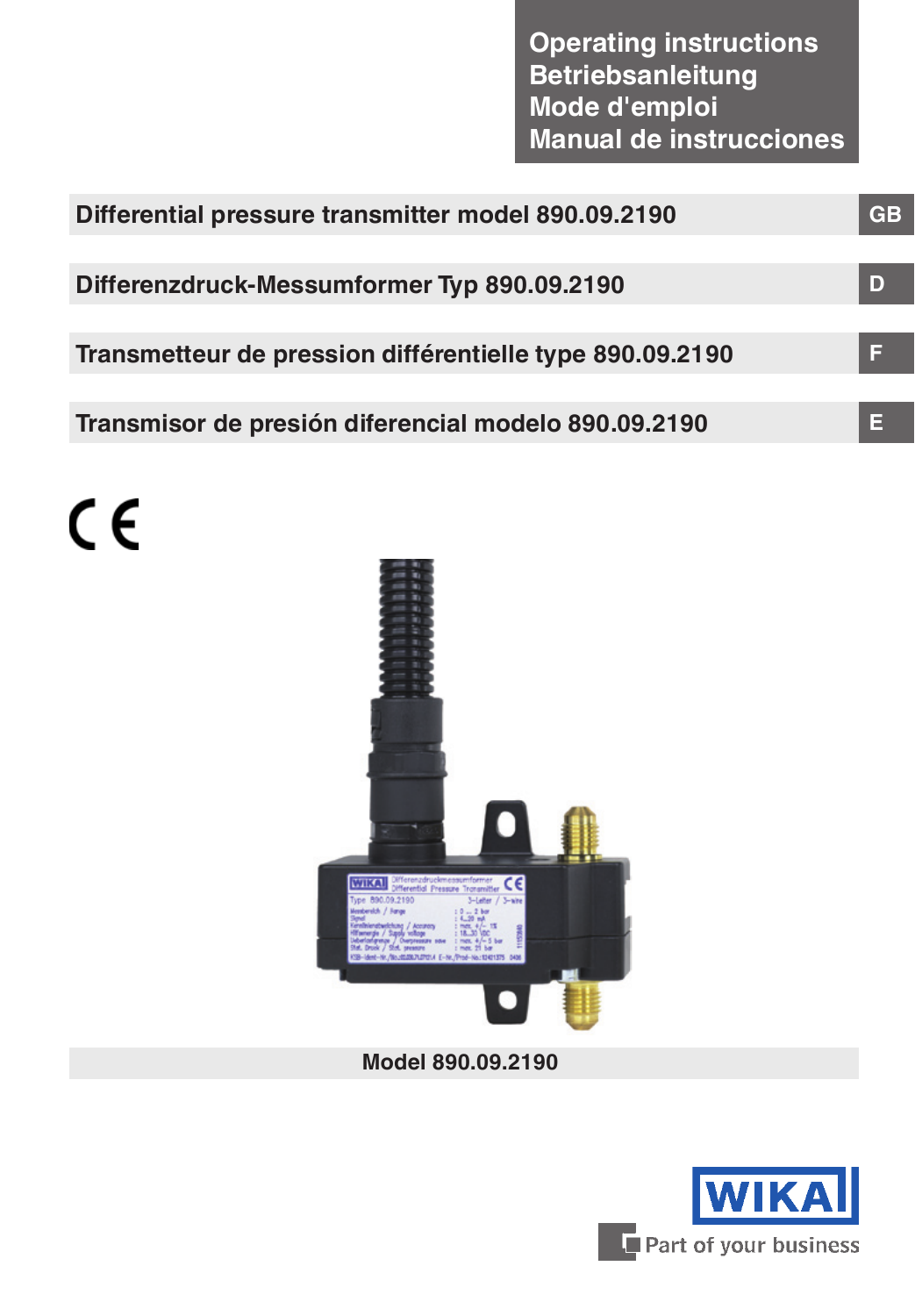| <b>GB</b> | <b>Operating instructions model 890.09.2190</b> | Page         | $3 - 11$  |
|-----------|-------------------------------------------------|--------------|-----------|
|           |                                                 |              |           |
| D         | Betriebsanleitung Typ 890.09.2190               | <b>Seite</b> | $13 - 21$ |
|           |                                                 |              |           |
| E         | Mode d'emploi type 890.09.2190                  | Page         | $23 - 31$ |
|           |                                                 |              |           |
| Е         | Manual de instrucciones modelo 890.09.2190      | Página       | $33 - 41$ |

© WIKA Alexander Wiegand SE & Co. KG 2010

Prior to starting any work, read the operating instructions! Keep for later use!

Vor Beginn aller Arbeiten Betriebsanleitung lesen! Zum späteren Gebrauch aufbewahren!

Lire le mode d'emploi avant de commencer toute opération ! A conserver pour une utilisation ultérieure !

¡Leer el manual de instrucciones antes de comenzar cualquier trabajo! ¡Guardar el manual para una eventual consulta!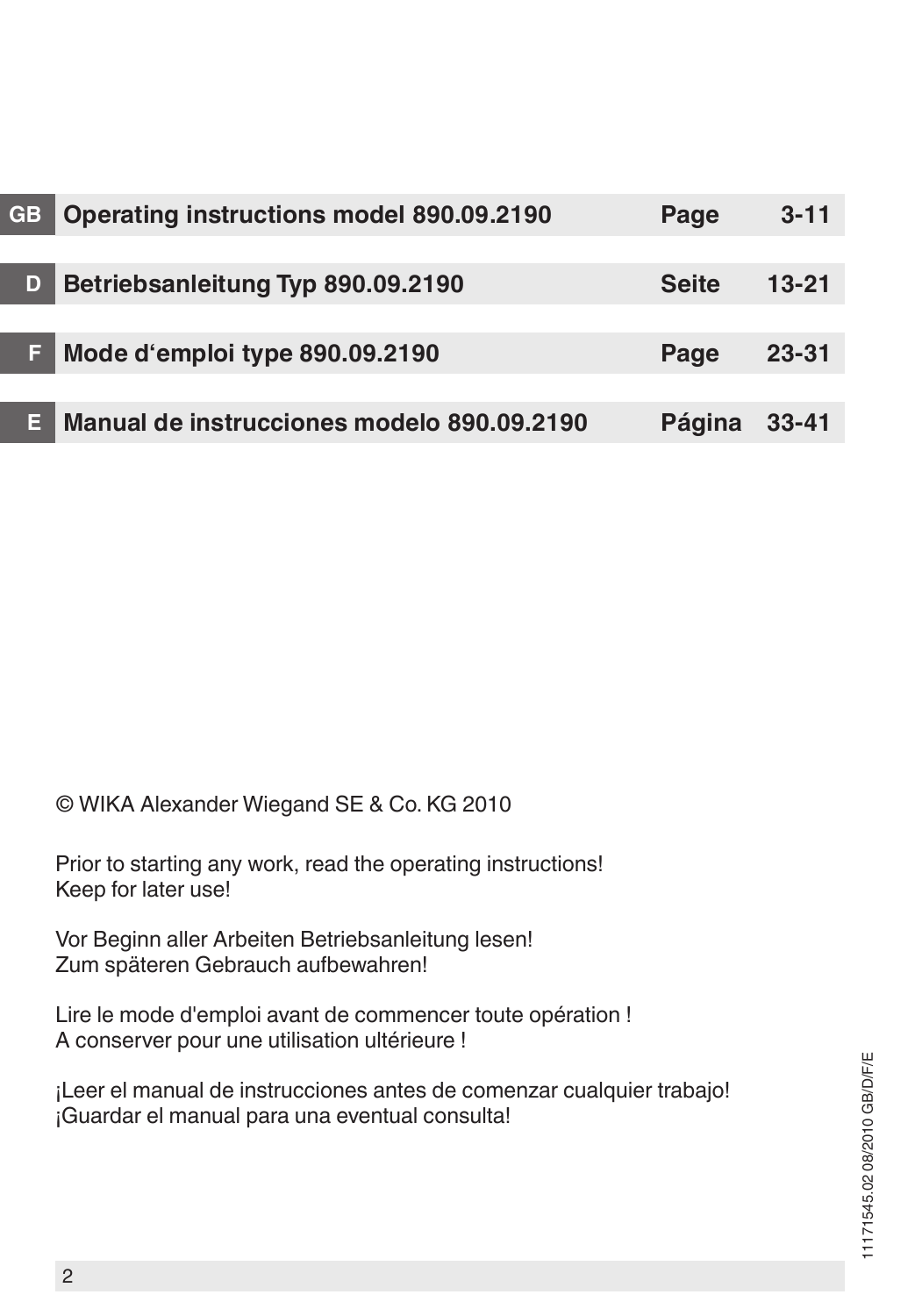# **Contents**

| 1. | <b>General information</b>       | 4              |
|----|----------------------------------|----------------|
| 2. | <b>Safety</b>                    | 5              |
| 3. | <b>Specifications</b>            | $\overline{7}$ |
| 4. | <b>Design and function</b>       | 8              |
| 5. | Transport, packaging and storage | 9              |
| 6. | <b>Commissioning, operation</b>  | 9              |
| 7. | <b>Maintenance</b>               | 11             |
| 8. | Dismounting, return and disposal | 11             |

**GB**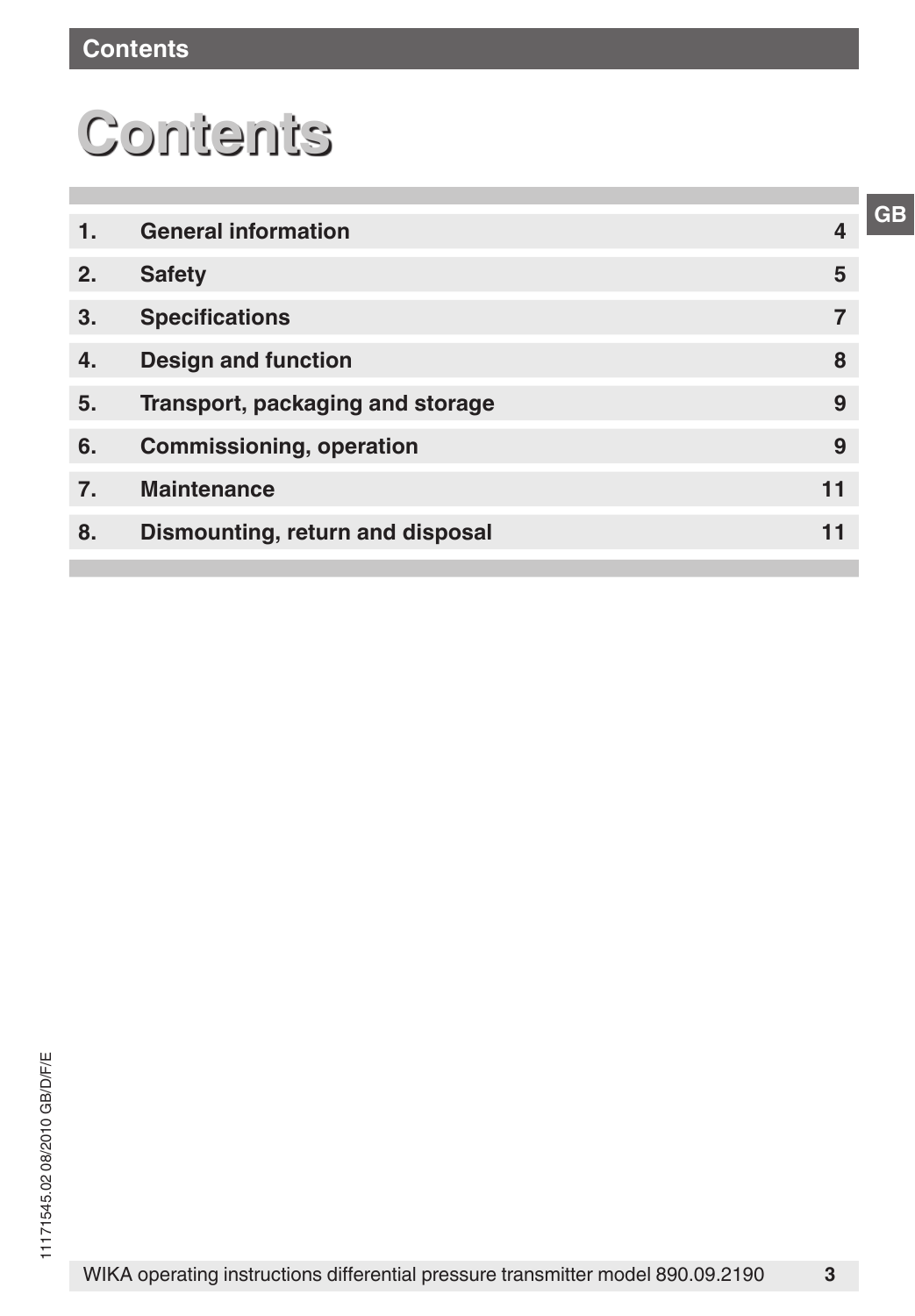## **1. General information**

- $\blacksquare$  The transmitter described in the operating instructions has been designed and manufactured using state-of-the-art technology.
- All components are subject to stringent quality and environmental criteria during production. Our management systems are certified to ISO 9001 and ISO 14001.
	- These operating instructions contain important information on handling the transmitter. Working safely requires that all safety instructions and work instructions are observed.
	- Observe the relevant local accident prevention regulations and general safety regulations for the transmitter's range of use.
	- $\blacksquare$  The operating instructions are part of the instrument and must be kept in the immediate vicinity of the transmitter and readily accessible to skilled personnel at any time.
	- Skilled personnel must have carefully read and understood the operating instructions, prior to beginning any work.
	- $\blacksquare$  The manufacturer's liability is void in the case of any damage caused by using the product contrary to its intended use, non-compliance with these operating instructions, assignment of insufficiently qualified skilled personnel or unauthorised modifications to the transmitter.
	- The general terms and conditions, contained in the sales documentation, shall apply.
	- Subject to technical modifications.
	- **Further information:** 
		- Internet address:: www.wika.de / www.wika.com
		- Relevant data sheet: PE 81.78
	- **Explanation of symbols**



## **WARNING!**

... indicates a potentially dangerous situation that can result in serious injury or death, if not avoided.

#### **Information**

… points out useful tips, recommendations and information for efficient and trouble-free operation.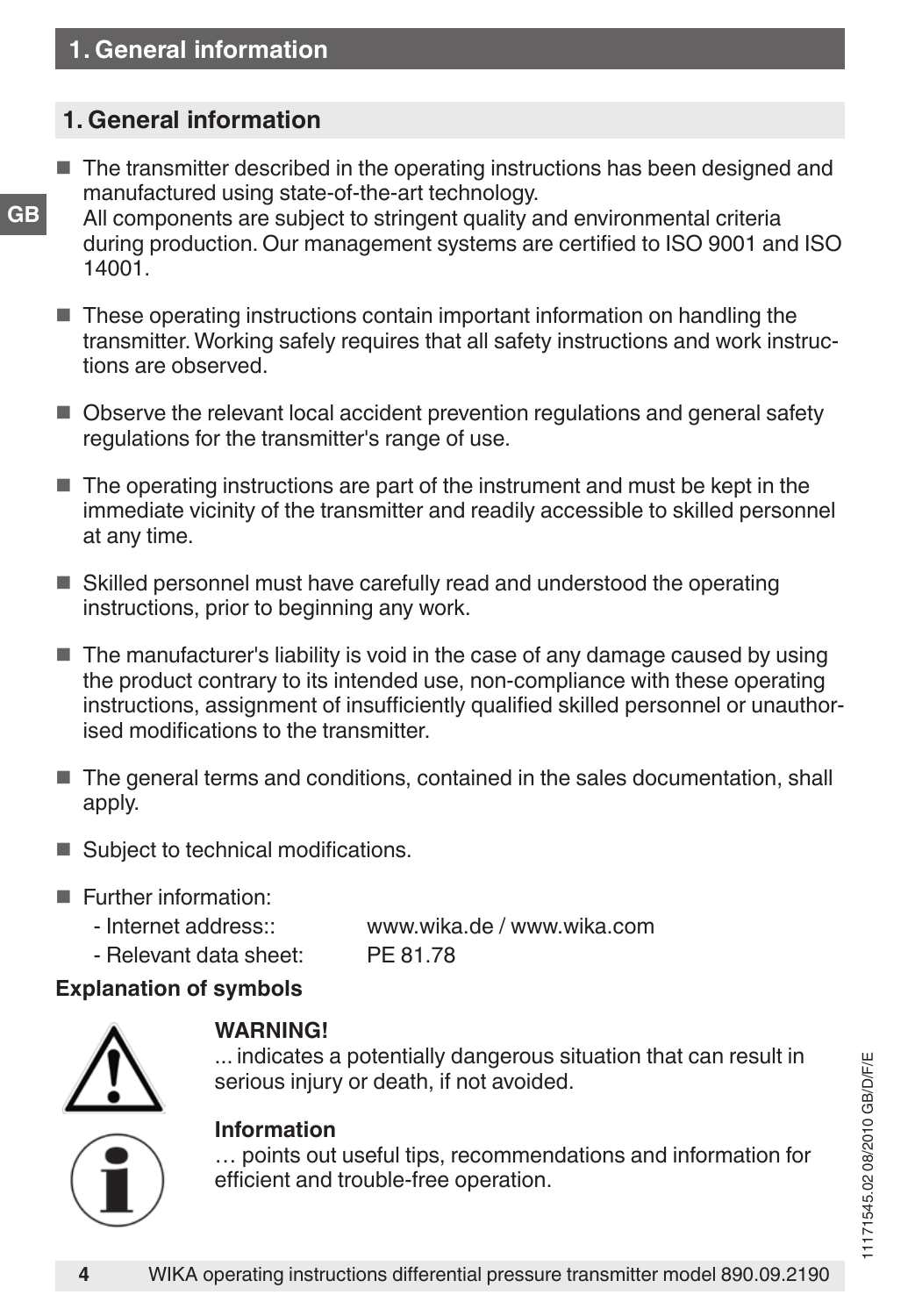# **2. Safety**



## **WARNING!**

Before installation, commissioning and operation, ensure that the appropriate transmitter has been selected in terms of measuring range, design and specific measuring conditions.

The compatibility with the medium of the materials subjected to pressure must be checked!

In order to guarantee the measuring accuracy and long-term stability specified, the corresponding load limits must be observed.

Only work on the transmitter with the voltage disconnected.



Non-observance can result in serious injury and/or damage to equipment.

Further important safety instructions can be found in the individual chapters of these operating instructions.

## **2.1 Intended use**

The model 890.09.2190 transmitter is used for differential pressure measurement, e.g. between flow and return in heating systems, filter plants, in technical building equipment, drinking and service water treatment, pump monitoring and control in pressure boosting and fire extinguishing systems.

The transmitter has been designed and built solely for the intended use described here and may only be used accordingly.

The manufacturer shall not be liable for claims of any type based on operation contrary to the intended use.

## **2.2 Personnel qualification**



## **WARNING!**

**Risk of injury should qualification be insufficient!** Improper handling can result in considerable injury and damage to equipment.

■ The activities described in these operating instructions may only be carried out by skilled personnel who have the qualifications described below.

**GB**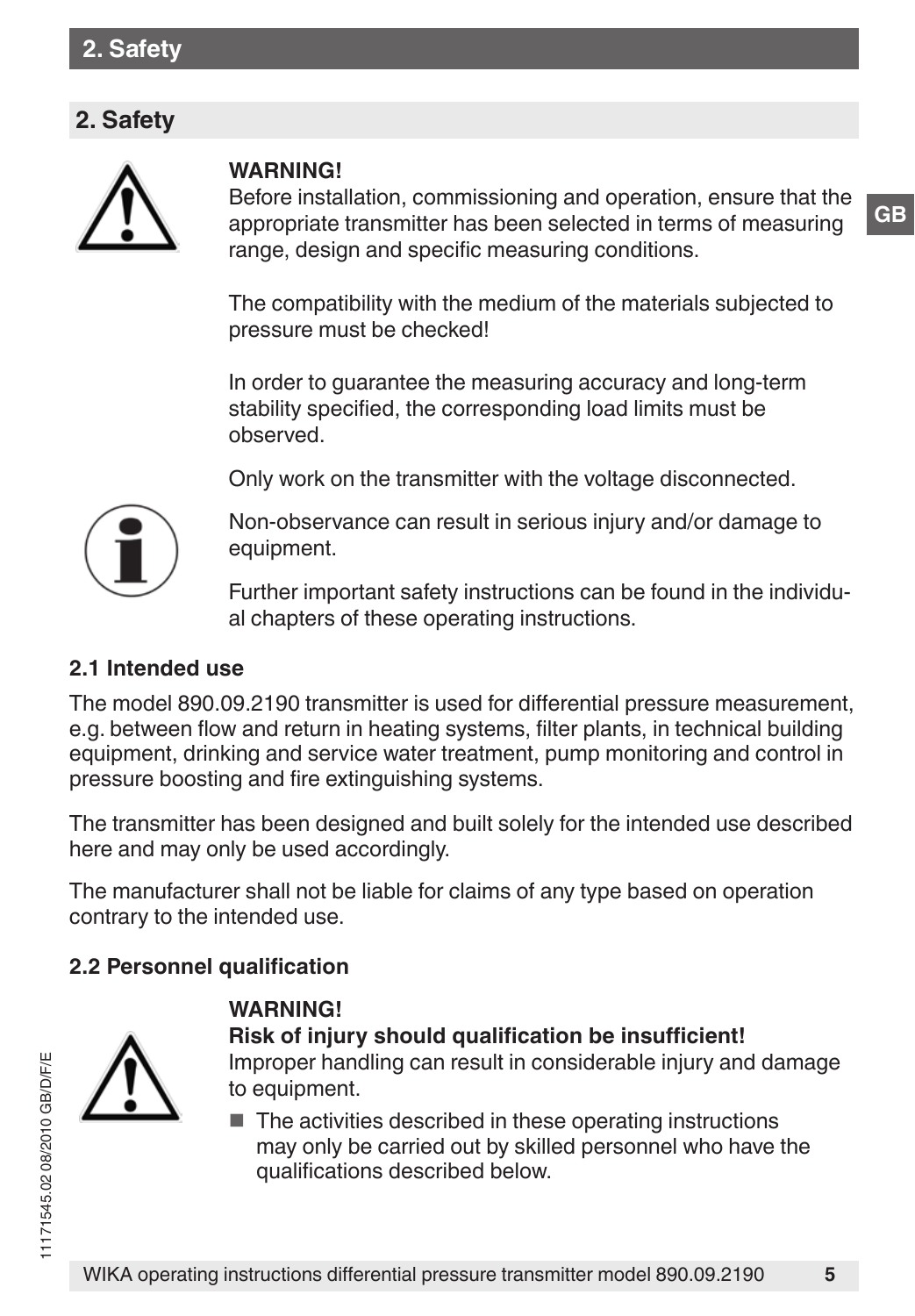# **2. Safety**

**GB**

#### **Skilled personnel**

Skilled personnel are understood to be personnel who, based on their technical training, knowledge of measurement and control technology and on their experience and knowledge of country-specific regulations, current standards and directives, are capable of carrying out the work described and independently recognising potential hazards.

**2.3 Special hazards**



#### **WARNING!**

Residual media in dismounted pressure gauges may result in a risk to people, the environment and the system. Take sufficient precautionary measures.

## **2.4 Labelling / safety marks**

#### **Product label**



## **Explanation of symbols**



#### **CE, Communauté Européenne**

Instruments bearing this mark comply with the relevant European directives.

**6**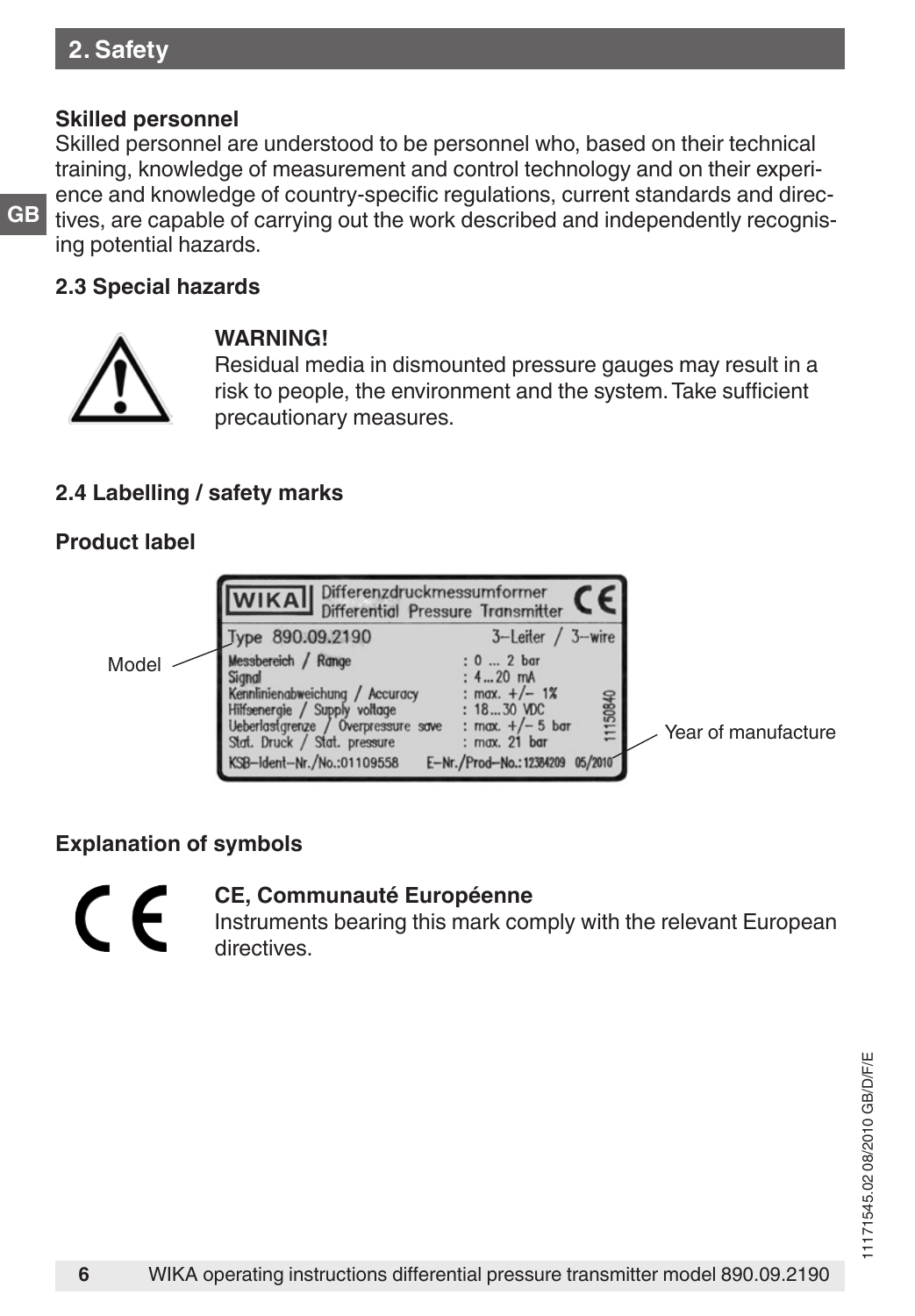# **3. Specifications**

| General                                          |                                                                                                                                          |
|--------------------------------------------------|------------------------------------------------------------------------------------------------------------------------------------------|
| Process connection                               | 2 x 7/16 UNF male thread                                                                                                                 |
| Materials                                        |                                                                                                                                          |
| Pressure connections                             | Cu alloy - wetted                                                                                                                        |
| $\blacksquare$ Sealings                          | FPM/FKM - wetted                                                                                                                         |
| $\blacksquare$ Media chamber<br>■ Sensor element | Zinc diecast - wetted<br>Ceramic Al2O <sub>3</sub> - wetted                                                                              |
|                                                  |                                                                                                                                          |
| Differential pressure measuring<br>ranges        | 0  1 bar, 0  2 bar, 0  4 bar, 0  6 bar or<br>$010$ bar                                                                                   |
| Max. working pressure (stat.)                    | 21 har                                                                                                                                   |
| Overpressure safe either side<br>max.            | 2.5 x end value of measuring range, max. 21 bar<br>Pressure spikes are to be reduced through<br>constructive measures (e.g. capillaries) |
| Measurement time constant                        | $T_{mess} = 10$ ms (sensor + electronics)                                                                                                |
| Accuracy (error band)                            | $\pm$ 2 % of span (linearity, hysteresis, temperature<br>error $10  70 °C$                                                               |
| Linearity, hysteresis                            | $± 1 %$ of span                                                                                                                          |
| Temperature coefficient                          | 0.2 % of span $/$ 10 K                                                                                                                   |
| Zero offset                                      | $+0.1 \text{ mA}$                                                                                                                        |
| Permissible ambient temperature                  | $-10 °C$ 50 °C                                                                                                                           |
| Permissible medium temperature                   | $-10$ °C $\ldots$ 80 °C                                                                                                                  |
| Ingress protection                               | IP 55 per EN 60529 / IEC 529                                                                                                             |

| <b>Electrical data</b>                                                                                |                                                                                                                                |
|-------------------------------------------------------------------------------------------------------|--------------------------------------------------------------------------------------------------------------------------------|
| Nominal voltage                                                                                       | <b>DC 24 V</b>                                                                                                                 |
| Permissible supply voltage                                                                            | DC 18  30 V                                                                                                                    |
| Electrical connection                                                                                 | 3-wire                                                                                                                         |
| Output signal                                                                                         | $420 \text{ mA}$                                                                                                               |
| Max. load                                                                                             | 500 Ohm                                                                                                                        |
| Current supply<br>at output max.<br>at current limitation                                             | approx. 32 mA normal (typical)<br>approx. 36 mA (at overpressure)                                                              |
| Wiring protection                                                                                     | Short-circuit-proof, after eliminating the fault the<br>operability is recovered                                               |
| Electrical connection<br>■ 3-wire numbered cable<br>■ Connection with snap-in M8<br>connector (3-pin) | 0.34 mm <sup>2</sup> , 0.8 m to 2.5 m long<br>replaceable at the instrument, outer cable end<br>with single wires for clamping |

**GB**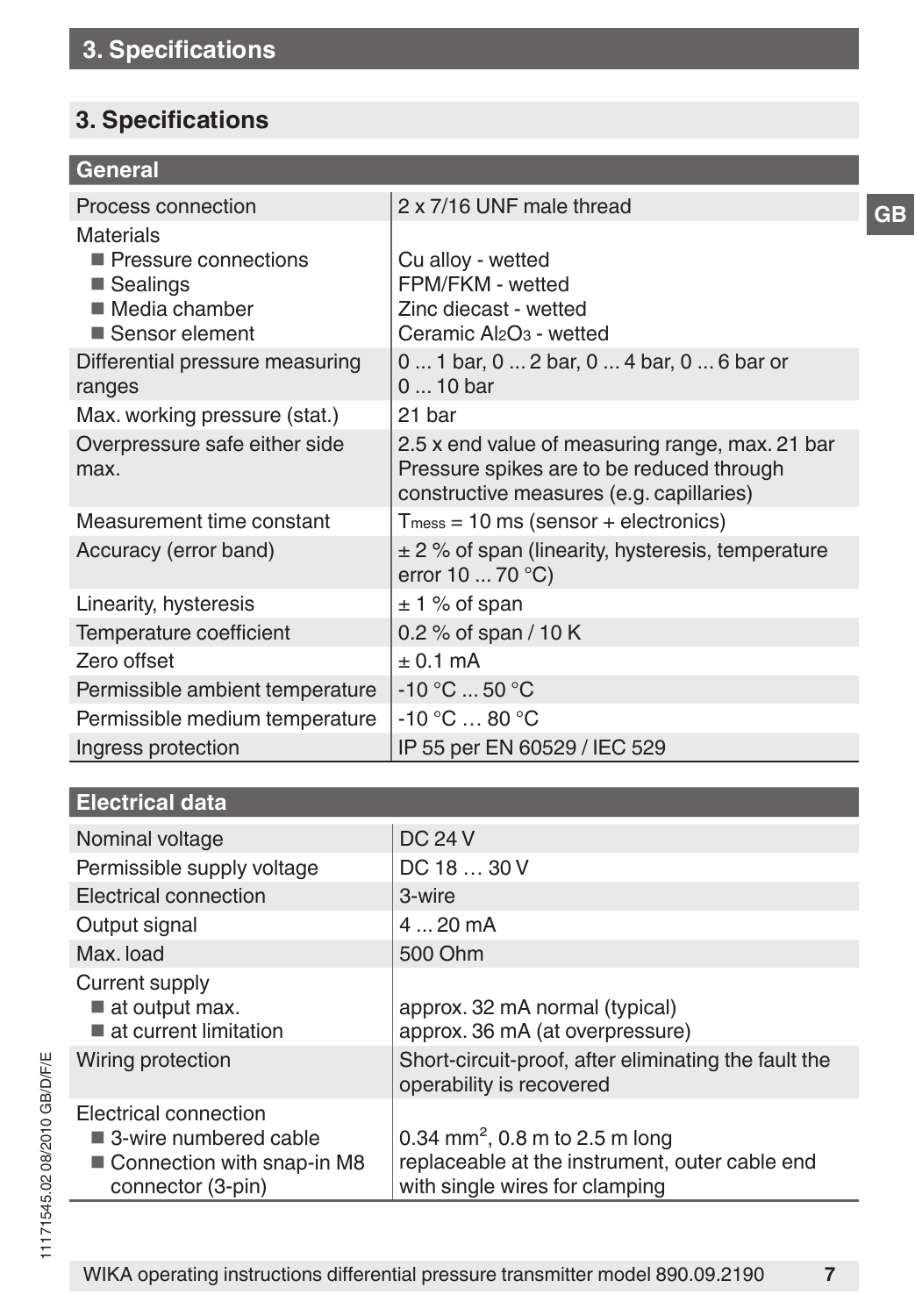# **3. Specifications / 4. Design and function**







For further specifications, see WIKA data sheet PE 81.78 and the order documentation.

# **4. Design and function**

# **Illustration of the principle**

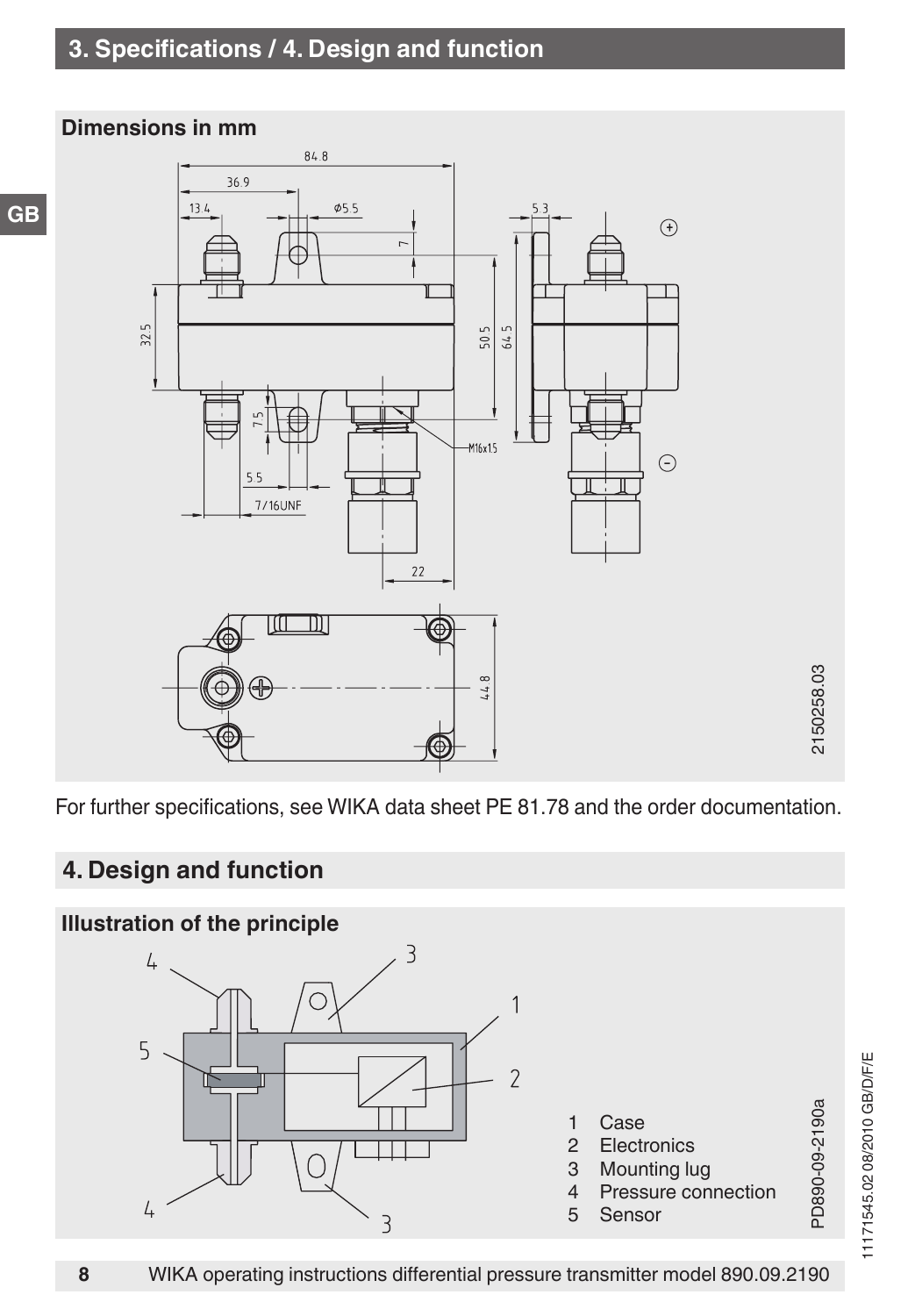## **Design and operating principle**

The differential pressure transmitter has a ceramic differential pressure sensor with thick film technology, which works according to the principle of a Wheatstone bridge. The differential pressure deflects the ceramic diaphragm, thereby changing the strain gauge signal, which is amplified to a standard current output signal by the integrated electronics. The sensor is mounted between the two case halves and sealed by O-rings. The sensor signal is transmitted, free of interference, to the printed circuit board via flex cables. The transmitter is electrically connected by means of a 3-wire cable which is led to the room for service connections through a protective tube. The instrument has 2 lugs for mounting. The differential pressure transmitter is both factory calibrated and temperature compensated.

## **Scope of delivery**

Cross-check scope of delivery with delivery note.

# **5. Transport, packaging and storage**

#### **5.1 Transport**

Check transmitter for any damage that may have been caused by transport. Obvious damage must be reported immediately.

#### **5.2 Packaging**

Do not remove packaging until just before mounting. Keep the packaging as it will provide optimum protection during transport (e.g. change in installation site, sending for repair).

## **5.3 Storage**

## **Permissible conditions at the place of storage:**

Storage temperature: -20  $\dots$  +50 °C

# **6. Commissioning, operation**

#### **Mechanical connection**

The transmitter is designed for mounting on flat mounting plates. For screwing it to the mounting plate, the instrument has a mounting bore

Ø 5.5 mm and an elongated hole with a width of 5.5 mm.

The IP 55 ingress protection (front panel) is only guaranteed when the supplied cable gland, with internal sealing element, and corrugated hose are used. To ensure this, the M8 connection cable is pre-assembled with the associated corrugated hose / cable gland combination, and then mounted into the built-in M8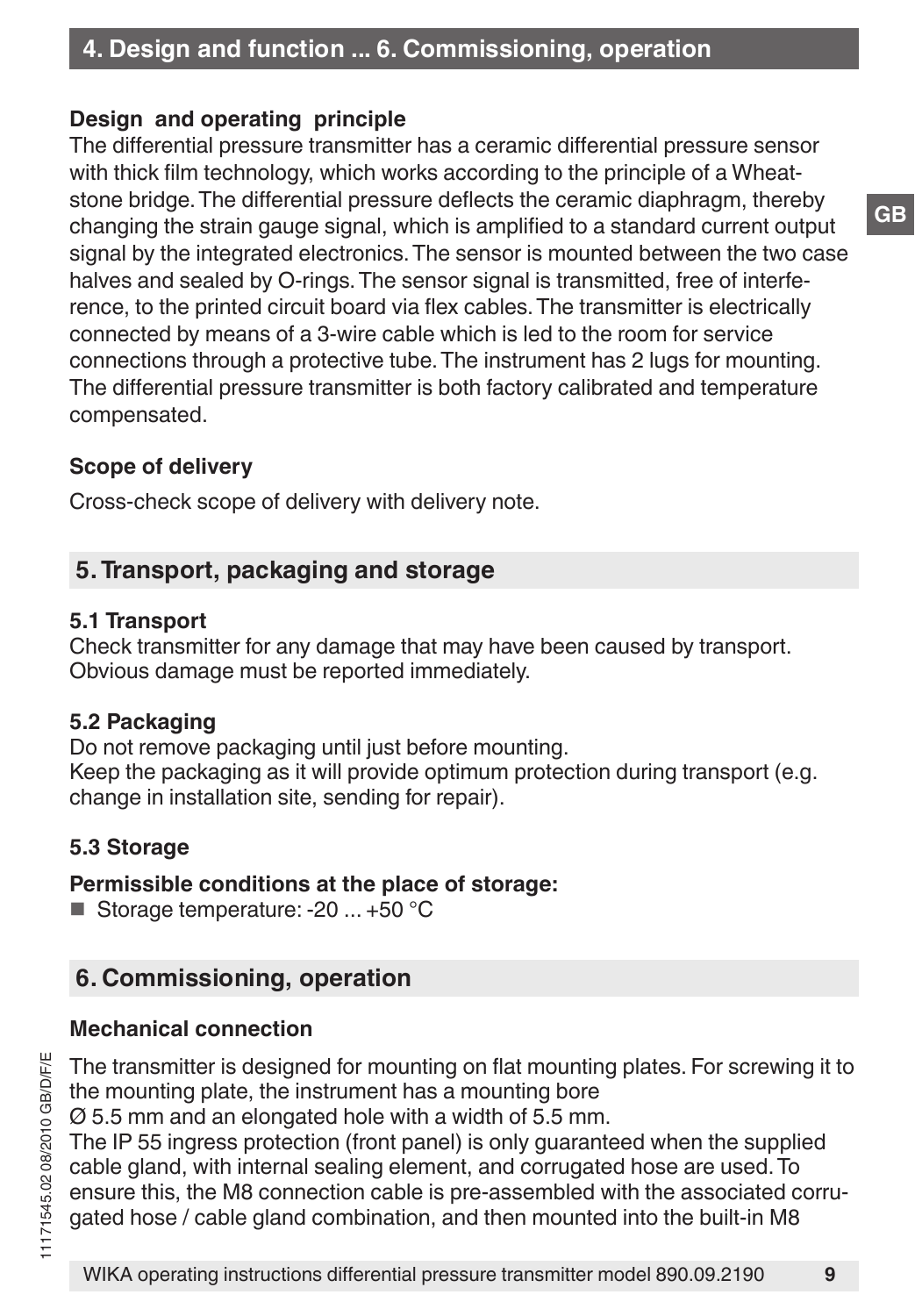# **6. Commissioning, operation**

connector on the instrument.

By applying slight pressure the cable snaps into the connector. Screw the cable gland to the case. Then the internal sealing of the cable gland is press-fitted to the cable.

**GB**

When mounting the instrument, ensure that the air filter will not become clogged by dust or liquid.

Opening the case is not allowed, as this will lead to permanent instrument damage.

#### **Process connection**

- When connecting the instrument, the lines must be free of pressure.
- $\blacksquare$  The instrument must be protected from pressure spikes by taking appropriate measures
- Only for operation with suitable media
- Observe maximum pressure
- Observe the permissible overpressure

The pressure connections are marked with  $\oplus$  and  $\ominus$  symbols on the instrument. For differential pressure measurements, the higher pressure should be connected to the ⊕ side and the lower pressure to the ⊖ side of the instrument.

#### **Electrical connection**

- The electrical connection of the instrument must be carried out in accordance with both the applicable codes and standards (VDE regulations) and the local power supply company's regulations
- $\blacksquare$  Before connecting the instrument the plant must be electrically isolated
- Safety fuses should be series-connected and sized appropriately for the power rating

The instrument has a 3-wire connection and its electrical connection is detailed in the illustration.



## **Commissioning**

- Before commissioning, the instrument and all electrical wiring must be properly installed. All connection lines must be run so that no mechanical forces will act on the instrument.
- The pressure measuring lines should be constructed so that a sufficient gradient exists, so that, for example, no air pockets can occur when measuring liquids nor water pockets when measuring gases. If the gradient required cannot be achieved, water or air separators must be fitted at the appropriate points.

11171545.02 08/2010 GB/D/F/E 11171545.02 08/2010 GB/D/F/E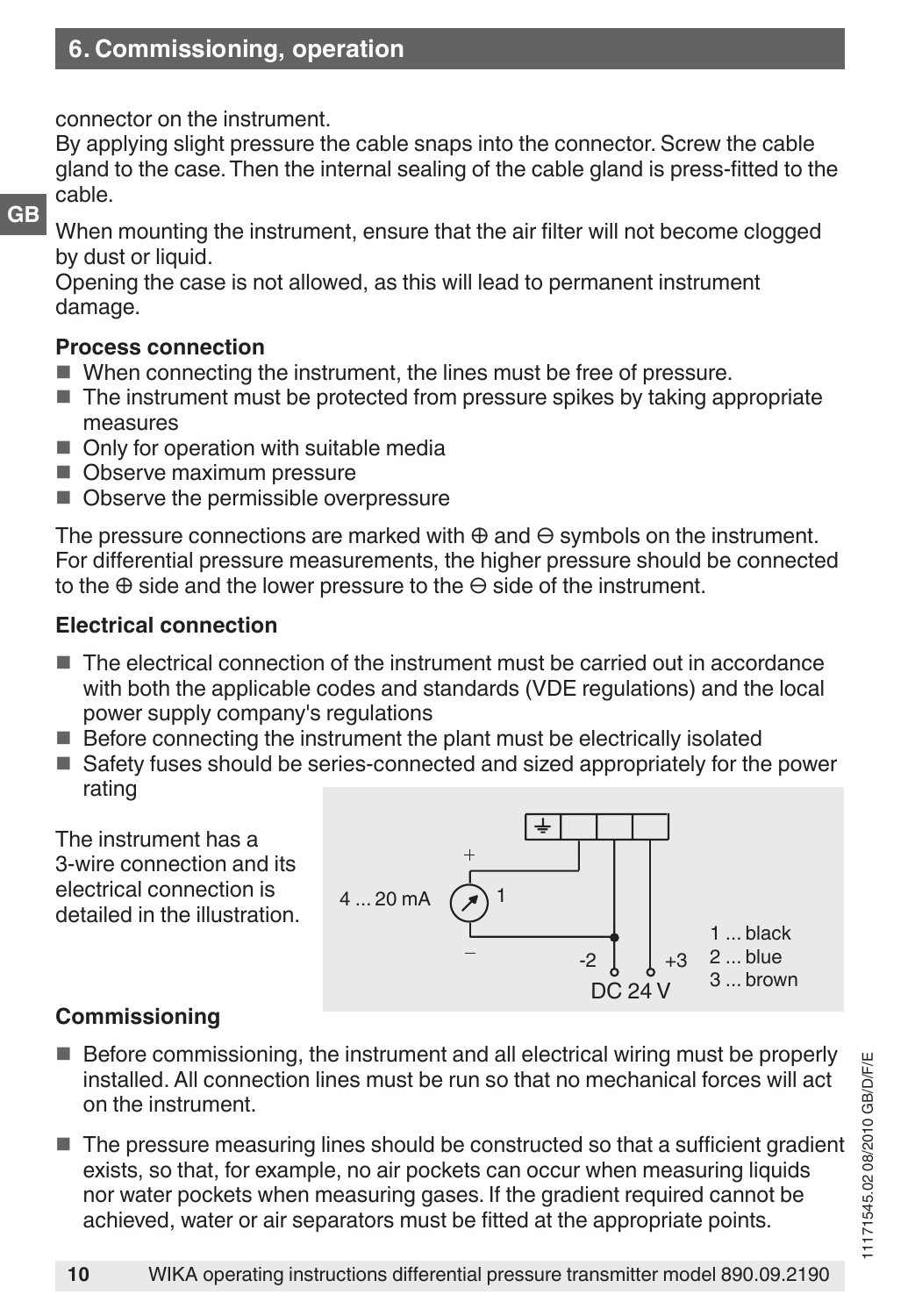# **6. Commissioning, operation ... 8. Dismounting, return ...**

- $\blacksquare$  The pressure measuring lines must be as short as possible and should be arranged without sharp radii in order to avoid any disruptive time lags.
- $\blacksquare$  Before commissioning the instrument, check the mechanical connections to ensure they are leak-tight.

## **7. Maintenance**

- The instruments are maintenance-free
- In order to ensure safe and reliable operation and a long service life for the instrument, we recommend carrying out the following tests at regular intervals: - Measurement signal test
	- Leak-tightness checks at the pressure connection lines
	- Electrical connection checks (clamp connection of the cables)
- $\blacksquare$  The testing intervals are to be adapted to the specific operating and ambient conditions. In applications where various instrument components interact, the operating instructions of all the other instruments involved must also be observed.
- $\blacksquare$  Repairs are only to be carried out by the manufacturer or appropriately trained skilled personnel.

## **8. Dismounting, return and disposal**



#### **WARNING!**

Residual media in dismounted instruments can result in a risk to persons, the environment and equipment. Take sufficient precautionary measures.

#### **9.1 Dismounting**

Only disconnect the pressure gauge once the system has been depressurised!

#### **9.2 Return**

All defective or faulty instruments must be sent directly to our repair department.

#### **9.3 Disposal**

Incorrect disposal can put the environment at risk.

Dispose of instrument components and packaging materials in an environmentally compatible way and in accordance with the country-specific waste disposal regulations.

**GB**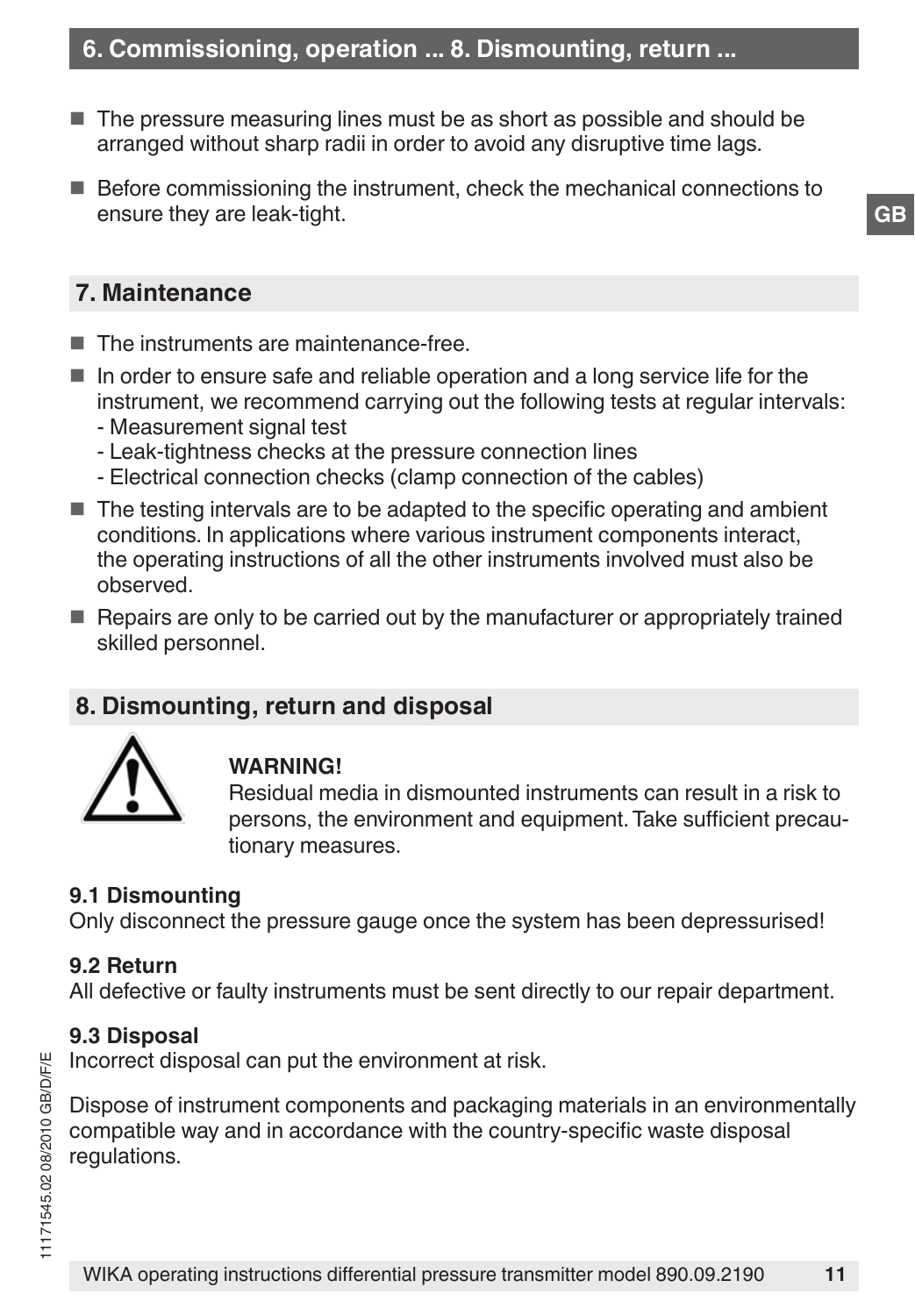**GB**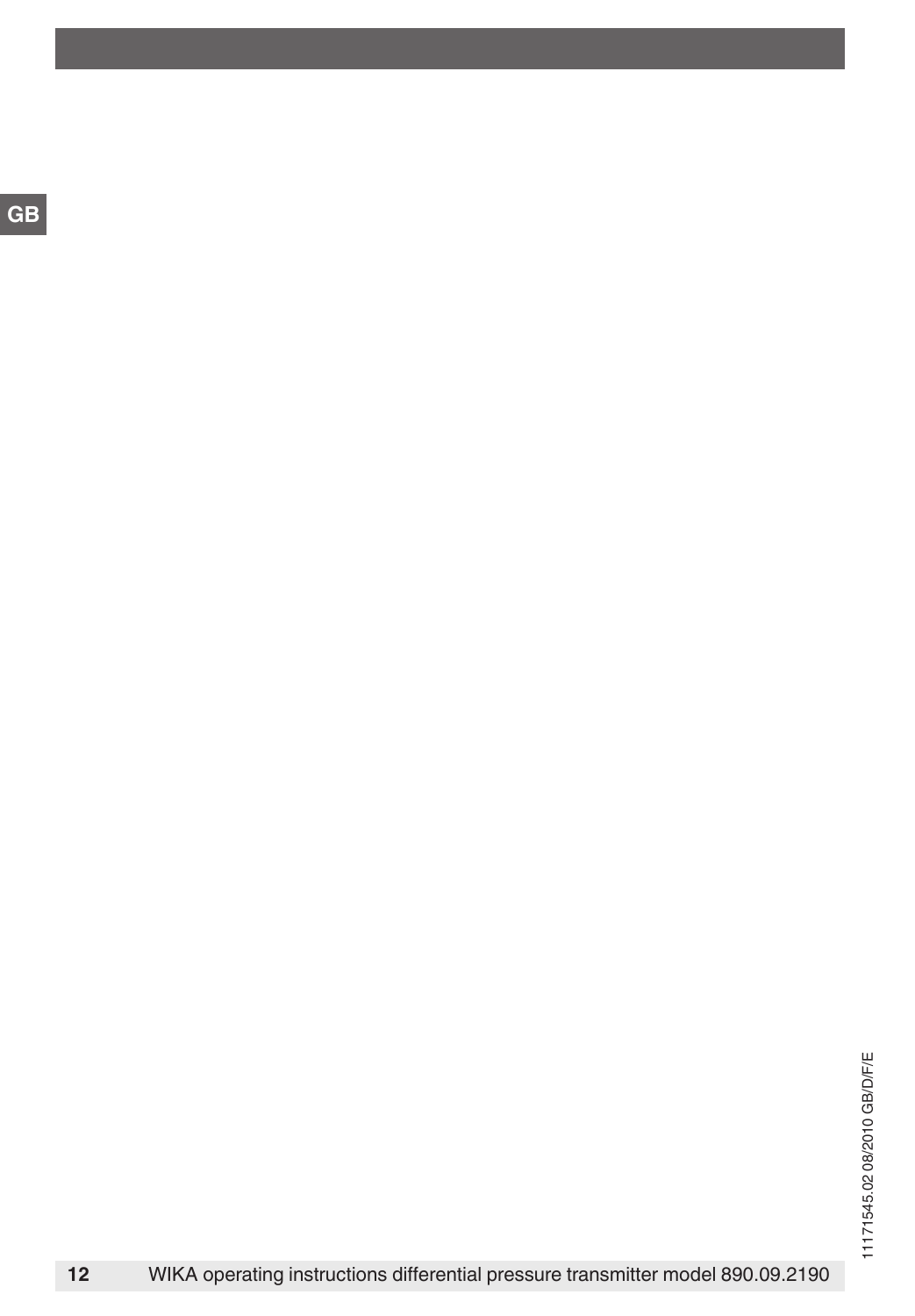# **Inhalt**

| 1. | <b>Allgemeines</b>                        | 14 |
|----|-------------------------------------------|----|
| 2. | <b>Sicherheit</b>                         | 15 |
| 3. | <b>Technische Daten</b>                   | 17 |
| 4. | <b>Aufbau und Funktion</b>                | 18 |
| 5. | <b>Transport, Verpackung und Lagerung</b> | 19 |
| 6. | Inbetriebnahme, Betrieb                   | 19 |
| 7. | Wartung                                   | 21 |
| 8. | Demontage, Rücksendung und Entsorgung     | 21 |
|    |                                           |    |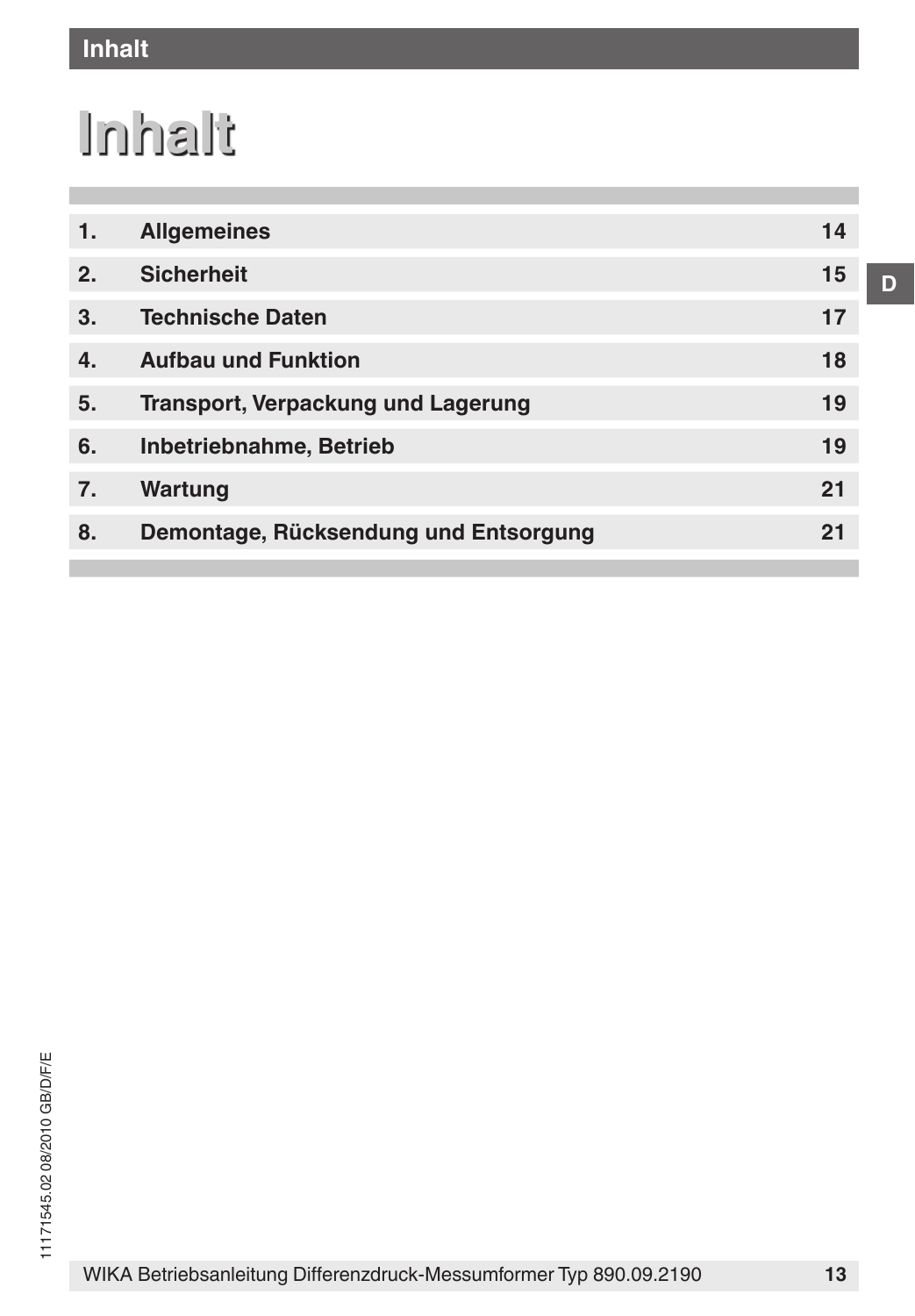## **1. Allgemeines**

■ Der in der Betriebsanleitung beschriebene Messumformer wird nach den neuesten Erkenntnissen konstruiert und gefertigt. Alle Komponenten unterliegen während der Fertigung strengen Qualitätsund Umweltkriterien. Unsere Managementsysteme sind nach ISO 9001 und ISO 14001 zertifiziert.

■ Diese Betriebsanleitung gibt wichtige Hinweise zum Umgang mit dem Messumformer. Voraussetzung für sicheres Arbeiten ist die Einhaltung aller angegebenen Sicherheitshinweise und Handlungsanweisungen.

 Die für den Einsatzbereich des Messumformers geltenden örtlichen Unfallverhütungsvorschriften und allgemeinen Sicherheitsbestimmungen einhalten.

 Die Betriebsanleitung ist Produktbestandteil und muss in unmittelbarer Nähe des Messumformers für das Fachpersonal jederzeit zugänglich aufbewahrt werden.

■ Das Fachpersonal muss die Betriebsanleitung vor Beginn aller Arbeiten sorgfältig durchgelesen und verstanden haben.

■ Die Haftung des Herstellers erlischt bei Schäden durch bestimmungswidrige Verwendung, Nichtbeachten dieser Betriebsanleitung, Einsatz ungenügend qualifizierten Fachpersonals sowie eigenmächtiger Veränderung am Messumformer.

Es gelten die allgemeinen Geschäftsbedingungen in den Verkaufsunterlagen.

■ Technische Änderungen vorbehalten.

- Weitere Informationen:
	- Internet-Adresse: www.wika.de / www.wika.com
	- zugehöriges Datenblatt: PE 81.78

#### **Symbolerklärung**



#### **WARNUNG!**

… weist auf eine möglicherweise gefährliche Situation hin, die zum Tod oder zu schweren Verletzungen führen kann, wenn sie nicht gemieden wird.



#### **Information**

… hebt nützliche Tipps und Empfehlungen sowie Informationen für einen effizienten und störungsfreien Betrieb hervor.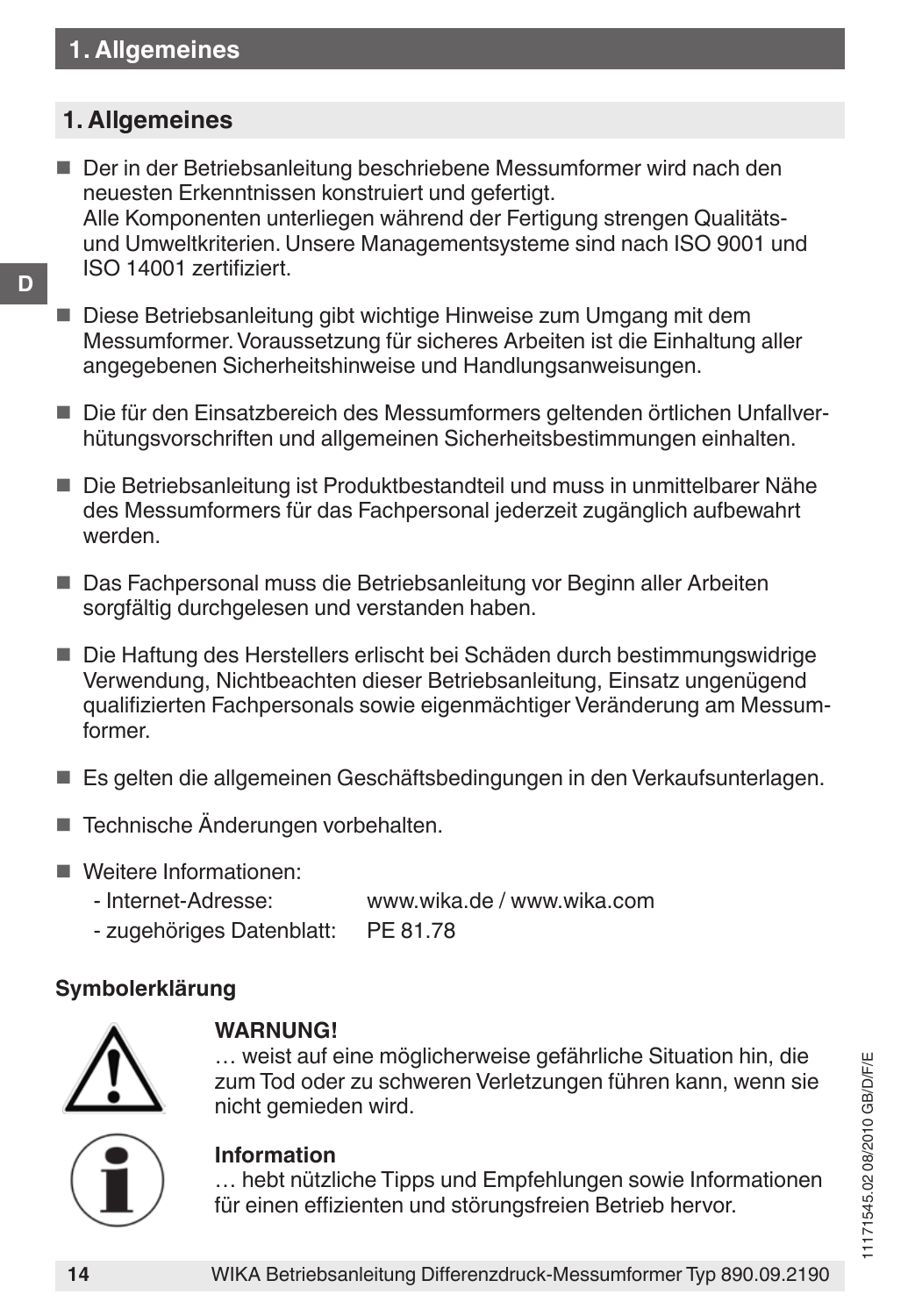# **2. Sicherheit**



## **WARNUNG!**

Vor Montage, Inbetriebnahme und Betrieb sicherstellen, dass der richtige Messumformer hinsichtlich Messbereich, Ausführung und spezifischen Messbedingungen ausgewählt wurde.

Verträglichkeit der druckbelasteten Werkstoffe mit dem Messstoff prüfen!

Die Belastungsgrenzen sind einzuhalten, um die Messgenauigkeit und die Lebensdauer zu gewährleisten.

Alle Arbeiten dürfen nur im spannungslosen Zustand erfolgen.



Bei Nichtbeachten können schwere Körperverletzungen und/oder Sachschäden auftreten.

Weitere wichtige Sicherheitshinweise befinden sich in den einzelnen Kapiteln dieser Betriebsanleitung.

## **2.1 Bestimmungsgemäße Verwendung**

Der Messumformer Typ 890.09.2190 dient zur Differenzdruckmessung z. B. zwischen Vor- und Rücklauf in Heizungsanlagen, Filteranlagen, in der Technischen Gebäudeausrüstung, Trink- und Brauchwasseraufbereitung, Pumpenüberwachung und -steuerung in Druckerhöhungs- und Feuerlöschanlagen.

Der Messumformer ist ausschließlich für den hier beschriebenen bestimmungsgemäßen Verwendungszweck konzipiert und konstruiert und darf nur dementsprechend verwendet werden.

Ansprüche jeglicher Art aufgrund von nicht bestimmungsgemäßer Verwendung sind ausgeschlossen.

## **2.2 Personalqualifikation**



## **WARNUNG!**

**Verletzungsgefahr bei unzureichender Qualifikation!** Unsachgemäßer Umgang kann zu erheblichen Personen- und Sachschäden führen.

■ Die in dieser Betriebsanleitung beschriebenen Tätigkeiten nur durch Fachpersonal nachfolgend beschriebener Qualifikation durchführen lassen.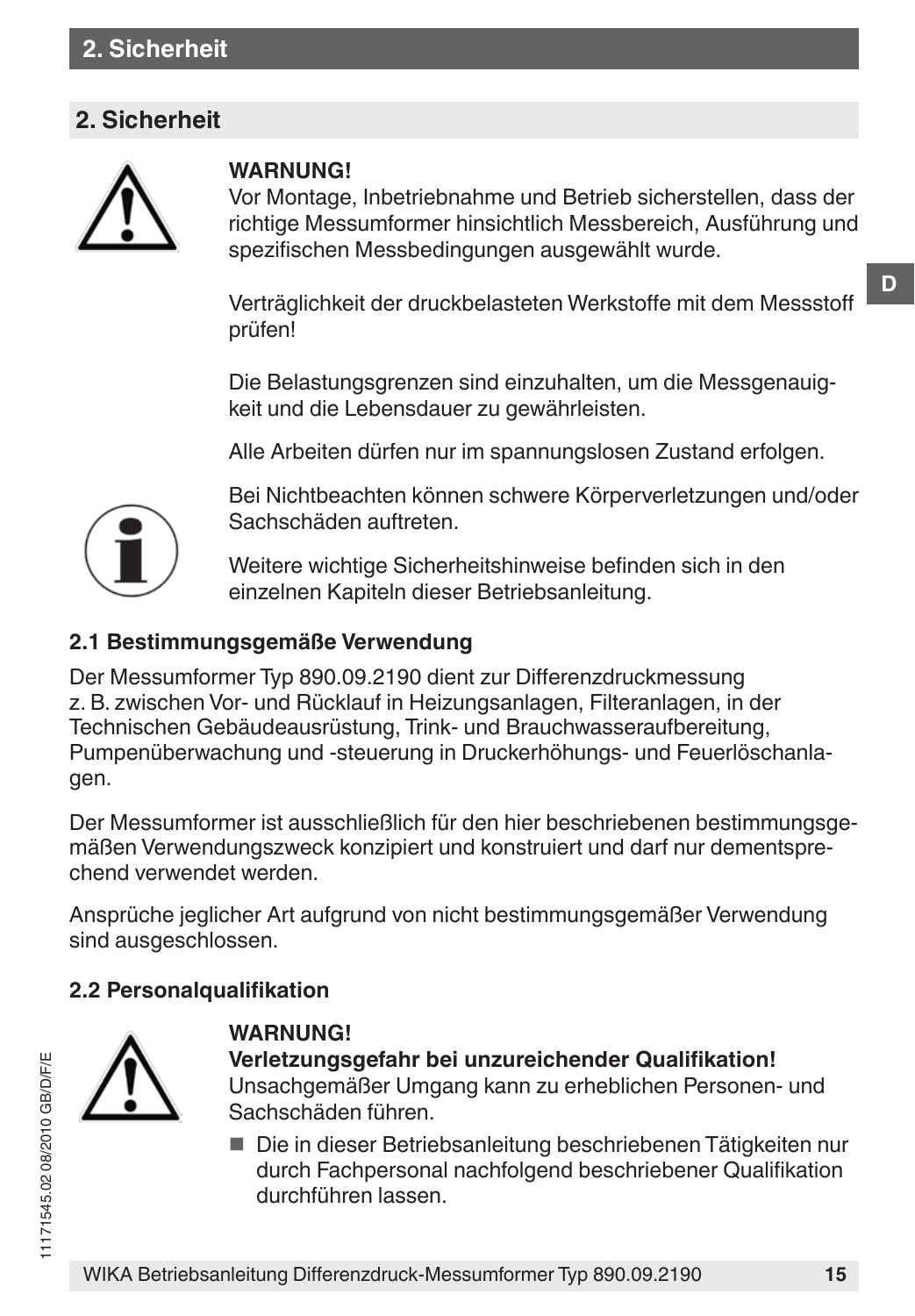#### **Fachpersonal**

Das Fachpersonal ist aufgrund seiner fachlichen Ausbildung, seiner Kenntnisse der Mess- und Regelungstechnik und seiner Erfahrungen sowie Kenntnis der landesspezifischen Vorschriften, geltenden Normen und Richtlinien in der Lage, die beschriebenen Arbeiten auszuführen und mögliche Gefahren selbstständig zu erkennen.

#### **D 2.3 Besondere Gefahren**



#### **WARNUNG!**

Messstoffreste in ausgebauten Druckmessgeräten können zur Gefährdung von Personen, Umwelt und Einrichtung führen. Ausreichende Vorsichtsmaßnahmen ergreifen.

## **2.4 Beschilderung / Sicherheitskennzeichnungen**

## **Typenschild**



## **Symbolerklärung**



#### **CE, Communauté Européenne**

Geräte mit dieser Kennzeichnung stimmen überein mit den zutreffenden europäischen Richtlinien.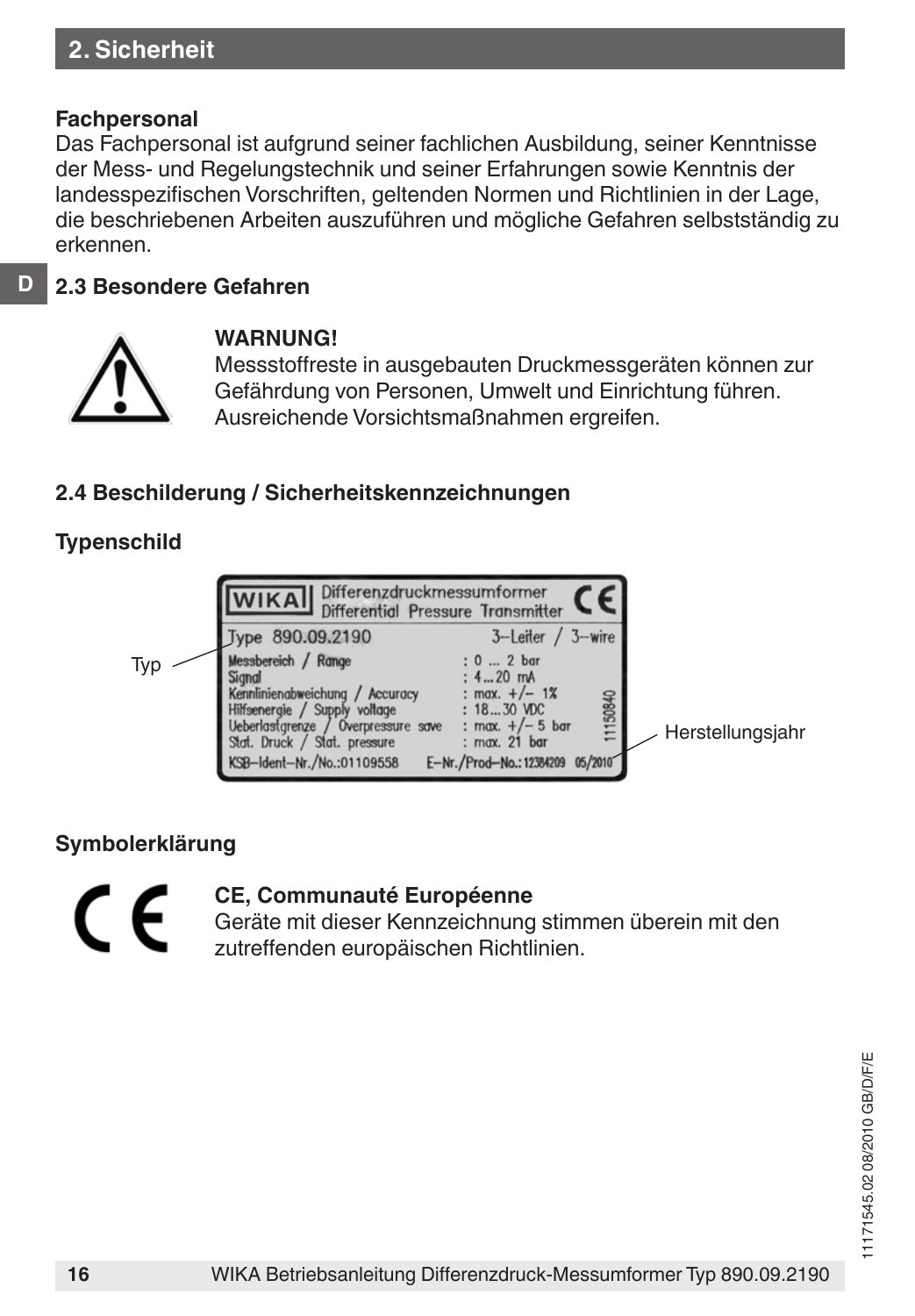# **3. Technische Daten**

| <b>Allgemein</b>                                                                      |                                                                                                                                                   |  |  |
|---------------------------------------------------------------------------------------|---------------------------------------------------------------------------------------------------------------------------------------------------|--|--|
| Prozessanschluss                                                                      | 2 x 7/16 UNF Außengewinde                                                                                                                         |  |  |
| Werkstoffe<br>■ Druckanschlüsse<br>Dichtungen<br>■ Messstoffkammer<br>■ Sensorelement | Cu-Legierung - messstoffberührt<br>FPM/FKM - messstoffberührt<br>Zinkdruckguss - messstoffberührt<br>Keramik Al2O <sub>3</sub> - messstoffberührt |  |  |
| Differenzdruckmessbereiche                                                            | 0  1 bar, 0  2 bar, 0  4 bar, 0  6 bar oder<br>$010$ bar                                                                                          |  |  |
| Max. Betriebsdruck (stat.)                                                            | 21 har                                                                                                                                            |  |  |
| Überdruckbelastbar ein-, beid-<br>u. wechselseitig max.                               | 2,5 x Messbereichsendwert, max. 21 bar<br>Druckspitzen sind durch konstruktive Maßnahmen<br>zu mindern (z. B. Kapillare)                          |  |  |
| Messzeitkonstante                                                                     | $T_{mess} = 10$ ms (Sensor + Elektronik)                                                                                                          |  |  |
| Genauigkeit (Fehlerband)                                                              | ± 2 % d. Spanne (Linearität, Hysterese, Temperatur-<br>fehler 10  70 °C)                                                                          |  |  |
| Linearität, Hysterese                                                                 | ± 1 % d. Spanne                                                                                                                                   |  |  |
| Temperaturkoeffizient                                                                 | 0,2 % d. Spanne / 10 K                                                                                                                            |  |  |
| Nullpunkt-Offset                                                                      | $± 0,1$ mA                                                                                                                                        |  |  |
| Zul. Umgebungstemperatur                                                              | $-10 °C  50 °C$                                                                                                                                   |  |  |
| Zul. Medientemperatur                                                                 | $-10 °C$ 80 °C                                                                                                                                    |  |  |
| Schutzart                                                                             | IP 55 nach EN 60529 / IEC 529                                                                                                                     |  |  |

# **Elektrische Daten**

| Nennspannung                                                                                    | <b>DC 24 V</b>                                                                                                         |
|-------------------------------------------------------------------------------------------------|------------------------------------------------------------------------------------------------------------------------|
| Zulässige Versorgungsspannung                                                                   | DC 18  30 V                                                                                                            |
| Elektrischer Anschluss                                                                          | 3-Leiter                                                                                                               |
| Ausgangssignal                                                                                  | $4 \dots 20$ mA                                                                                                        |
| Max. Bürde                                                                                      | 500 Ohm                                                                                                                |
| Stromaufnahme<br>bei Ausgang max.<br>■ bei Strombegrenzung                                      | ca. 32 mA normal (typisch)<br>ca. 36 mA (bei Überdruck)                                                                |
| Elektrische Schutzart                                                                           | kurzschlussfest, nach Aufheben des Fehlers ist<br>die Funktionsfähigkeit wiederhergestellt                             |
| Elektrischer Anschluss<br>■ 3-adriges Nummernkabel<br>Anschluss mit Raststecker<br>M8 (3-polig) | 0,34 mm <sup>2</sup> , 0,8 m bis 2,5 m lang<br>am Gerät austauschbar, äußeres Kabelende mit<br>Einzeladern zum Klemmen |

**D**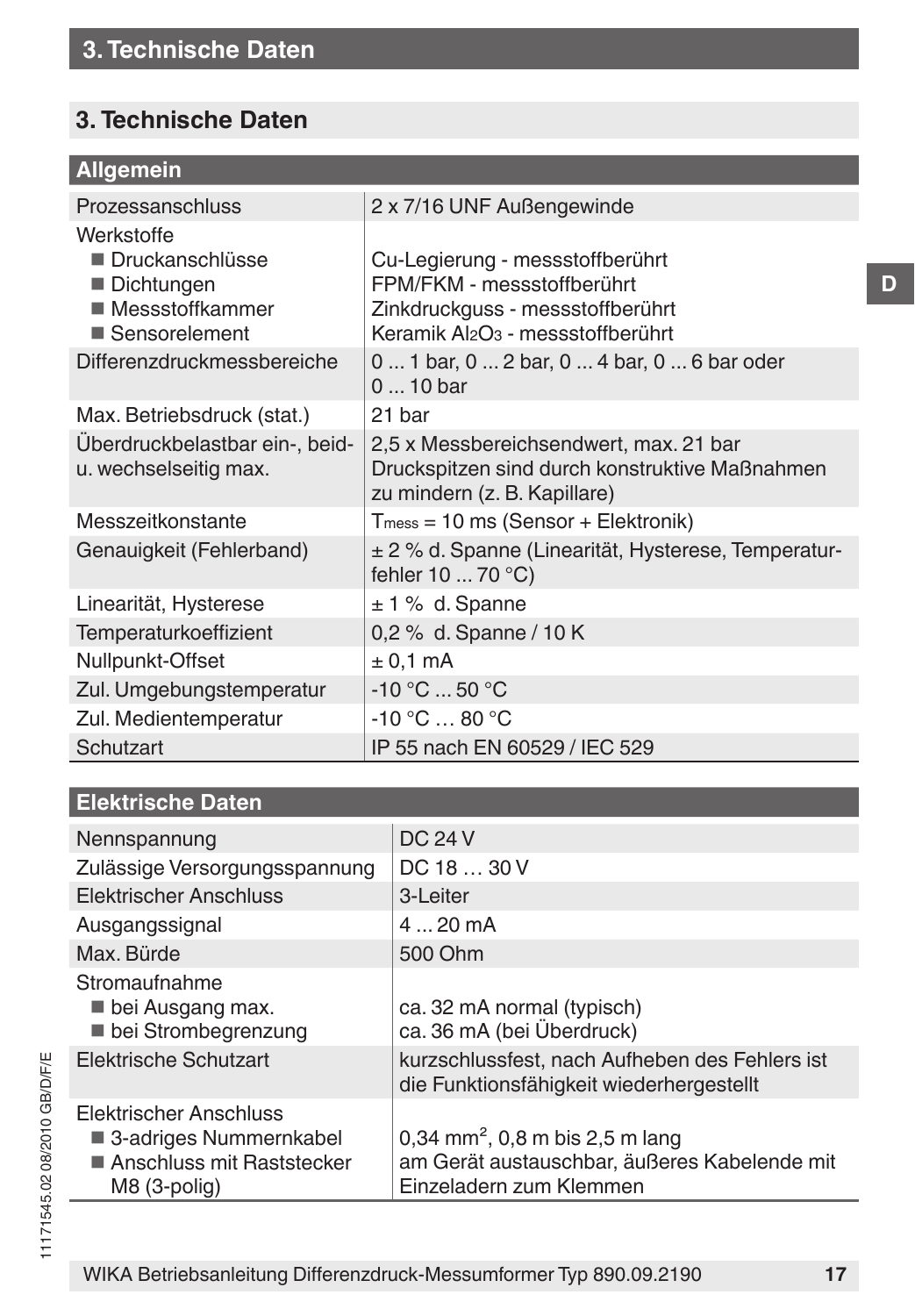# **3. Technische Daten / 4. Aufbau und Funktion**

#### **Abmessungen in mm**



Weitere technische Daten siehe WIKA Datenblatt PE 81.78 und Bestellunterlagen.

# **4. Aufbau und Funktion**

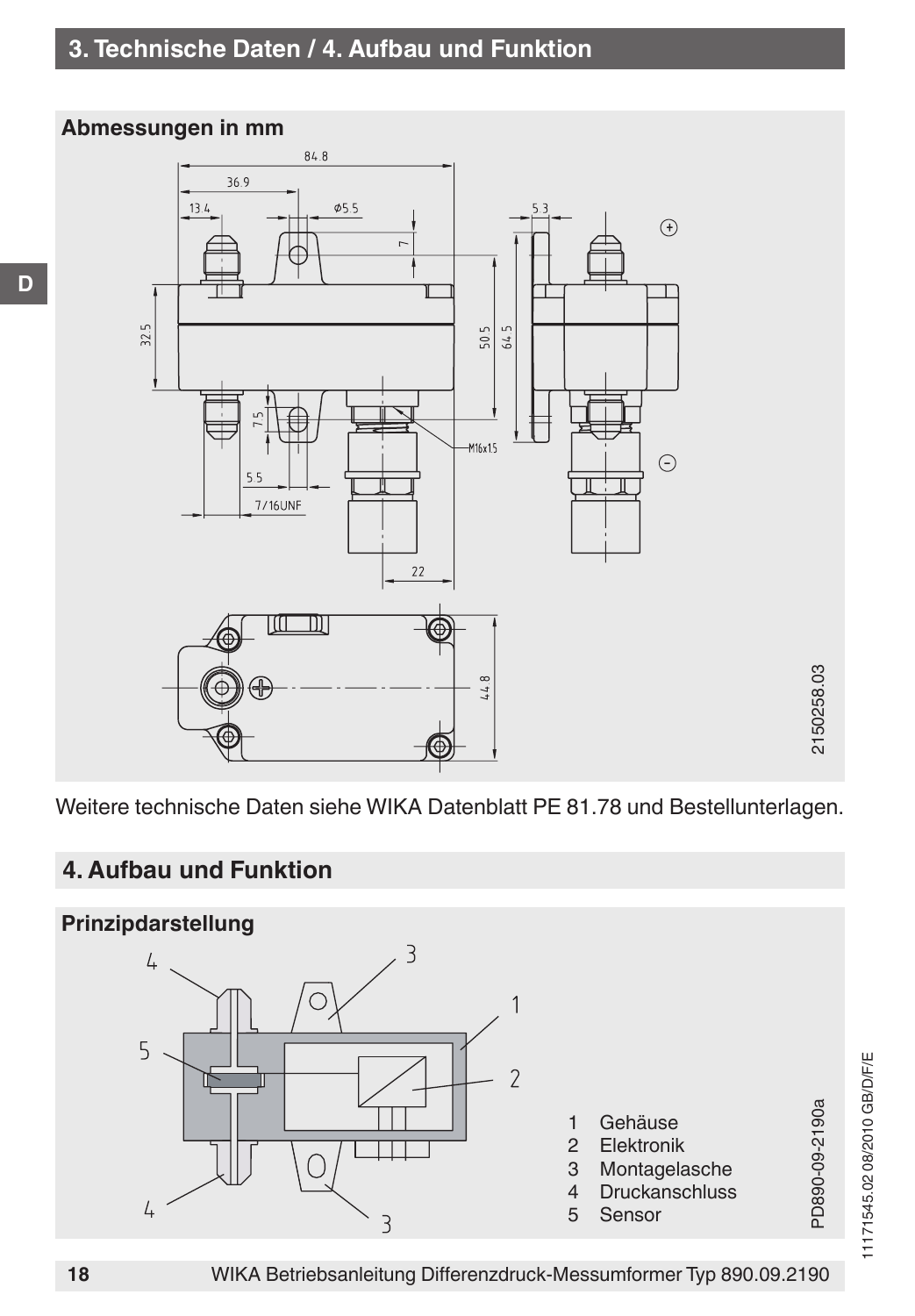## **Aufbau und Wirkungsweise**

Der Differenzdruck-Messumformer besitzt einen keramischen Differenzdrucksensor in Dickschichttechnik, der nach dem Prinzip einer Wheatston´schen Brücke arbeitet. Der Differenzdruck verformt die Keramikmembran und verändert dabei das DMS-Brückensignal, das von der integrierten Elektronik auf ein normiertes Stromausgangssignal verstärkt wird. Der Sensor ist zwischen den beiden Gehäusehälften montiert und mit O-Ringen gedichtet. Das Sensorsignal wird über flexible Leitungen rückwirkungsfrei auf die Platine geführt. Der elektrische Anschluss des Messumformers erfolgt über ein dreiadriges Kabel, das durch einen Schutzschlauch zum Anschlussraum geführt wird. Das Gerät besitzt 2 Laschen als Befestigungsmöglichkeit. Der Differenzdruck-Messumformer wird werksseitig kalibriert und temperaturkompensiert.

#### **Lieferumfang**

Lieferumfang mit dem Lieferschein abgleichen.

# **5. Transport, Verpackung und Lagerung**

#### **5.1 Transport**

Messumformer auf eventuell vorhandene Transportschäden untersuchen. Offensichtliche Schäden unverzüglich mitteilen.

#### **5.2 Verpackung**

Verpackung erst unmittelbar vor der Montage entfernen. Die Verpackung aufbewahren, denn diese bietet bei einem Transport einen optimalen Schutz (z. B. wechselnder Einbauort, Reparatursendung).

## **5.3 Lagerung**

## **Zulässige Bedingungen am Lagerort**

 $\blacksquare$  Lagertemperatur: -20 ... +50 °C

# **6. Inbetriebnahme, Betrieb**

## **Mechanischer Anschluss**

Der Messumformer ist für den Aufbau auf ebenen Montageplatten vorgesehen. Zum Verschrauben mit der Montageplatte besitzt das Gerät eine Montagebohrung Ø 5,5 mm und ein Langloch mit der Breite 5,5 mm.

Die Gehäuseschutzart IP 55 ist nur gewährleistet, wenn die vorgesehene Kabelverschraubung mit innenliegender Dichtung und dem vorgesehenen Wellrohr verwendet wird. Dazu wird das Anschlusskabel M8 mit der zugehörigen Wellrohr / Kabelverschraubung-Kombination vormontiert und das Anschlusskabel M8 an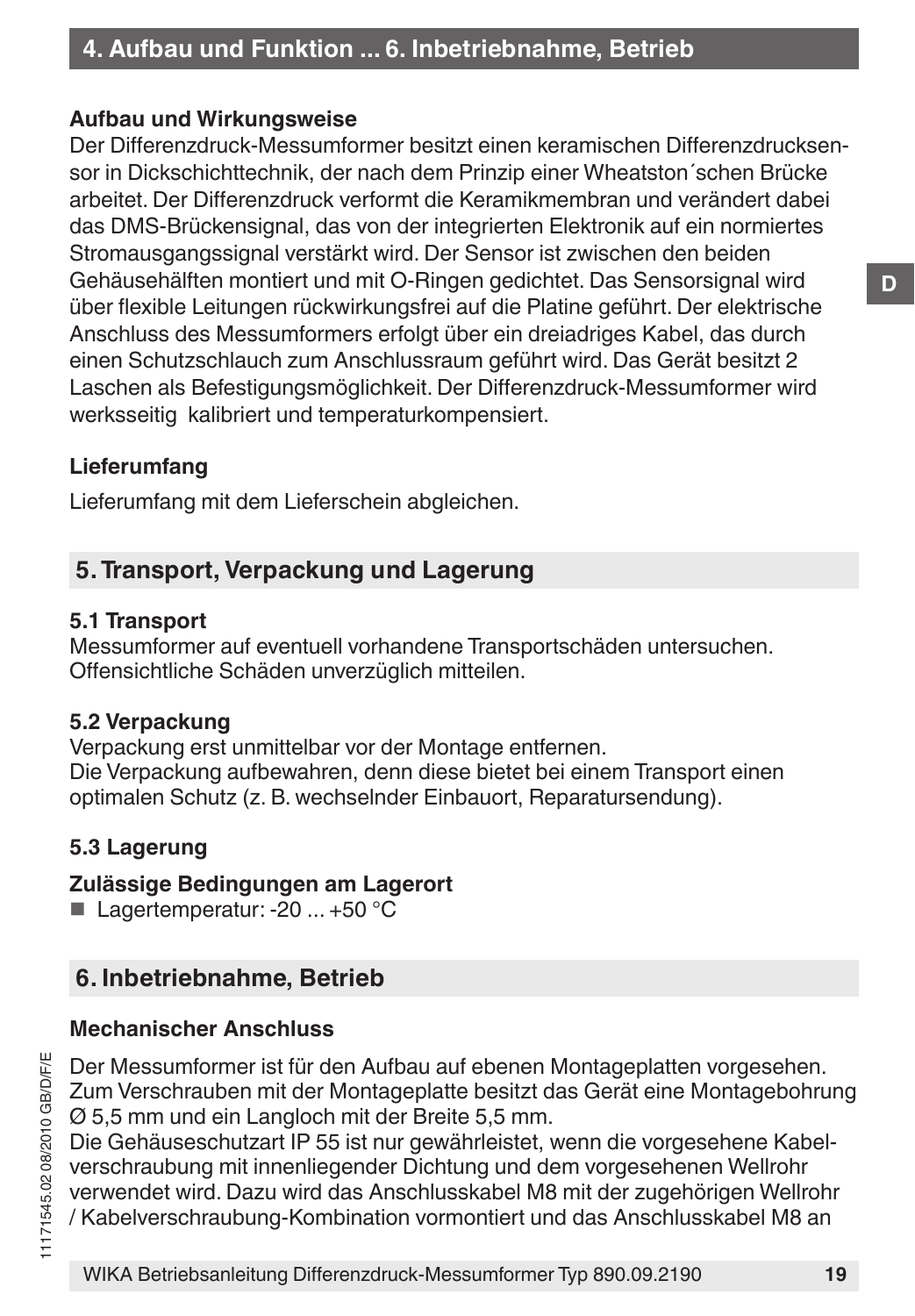den Einbaustecker M8 im Gerät gesteckt.

Durch leichten Druck rastet das Kabel am Stecker ein. Die Kabelverschraubung mit dem Gehäuse verschrauben. Anschließend wird die innenliegende Dichtung der Kabelverschraubung mit dem Kabel verpresst.

Bei der Montage beachten, dass der Belüftungsfilter nicht durch Staub oder Flüssigkeit verschlossen wird.

Das Öffnen des Gehäuses ist nicht zulässig, da dadurch das Gerät nachhaltig beschädigt wird.

## **Prozessanschluss**

- Beim Anschließen des Gerätes müssen die Leitungen drucklos sein
- Das Gerät ist durch geeignete Maßnahmen vor Druckstößen zu sichern
- Nur für den Betrieb geeigneter Medien
- Maximaldruck beachten
- Zulässigen Überlastdruck beachten

Die Druckanschlüsse sind mit ⊕ und ⊖ Symbolen am Gerät gekennzeichnet. Bei Differenzdruckmessungen wird der höhere Druck an der ⊕-Seite und der niedrigere Druck an der ⊖-Seite des Gerätes angeschlossen.

## **Elektrischer Anschluss**

- Der elektrische Anschluss des Gerätes ist gemäß den relevanten Vorschriften des VDE sowie den Vorschriften des örtlichen EVU durchzuführen
- Vor Anschluss des Gerätes ist die Anlage elektrisch freizuschalten
- Verbrauchsangepasste Sicherungselemente sind vorzuschalten

Das Gerät besitzt einen 3-Leiteranschluss und wird gemäß Abbildung elektrisch angeschlossen.



# **Inbetriebnahme**

- Vorraussetzung für die Inbetriebnahme ist die ordnungsgemäße Installation des Gerätes sowie aller elektrischen Schaltleitungen. Alle Anschlussleitungen müssen dabei so verlegt werden, dass keine mechanische Kräfte auf das Gerät einwirken.
- Die Druckmessleitungen sind so mit Gefälle zu verlegen, dass z. B. bei Flüssigkeitsmessungen keine Luftsäcke und bei Gasmessungen keine Wassersäcke auftreten können. Wenn das notwendige Gefälle nicht erreicht wird, so sind an geeigneten Stellen Wasser- bzw. Luftabscheider einzubauen.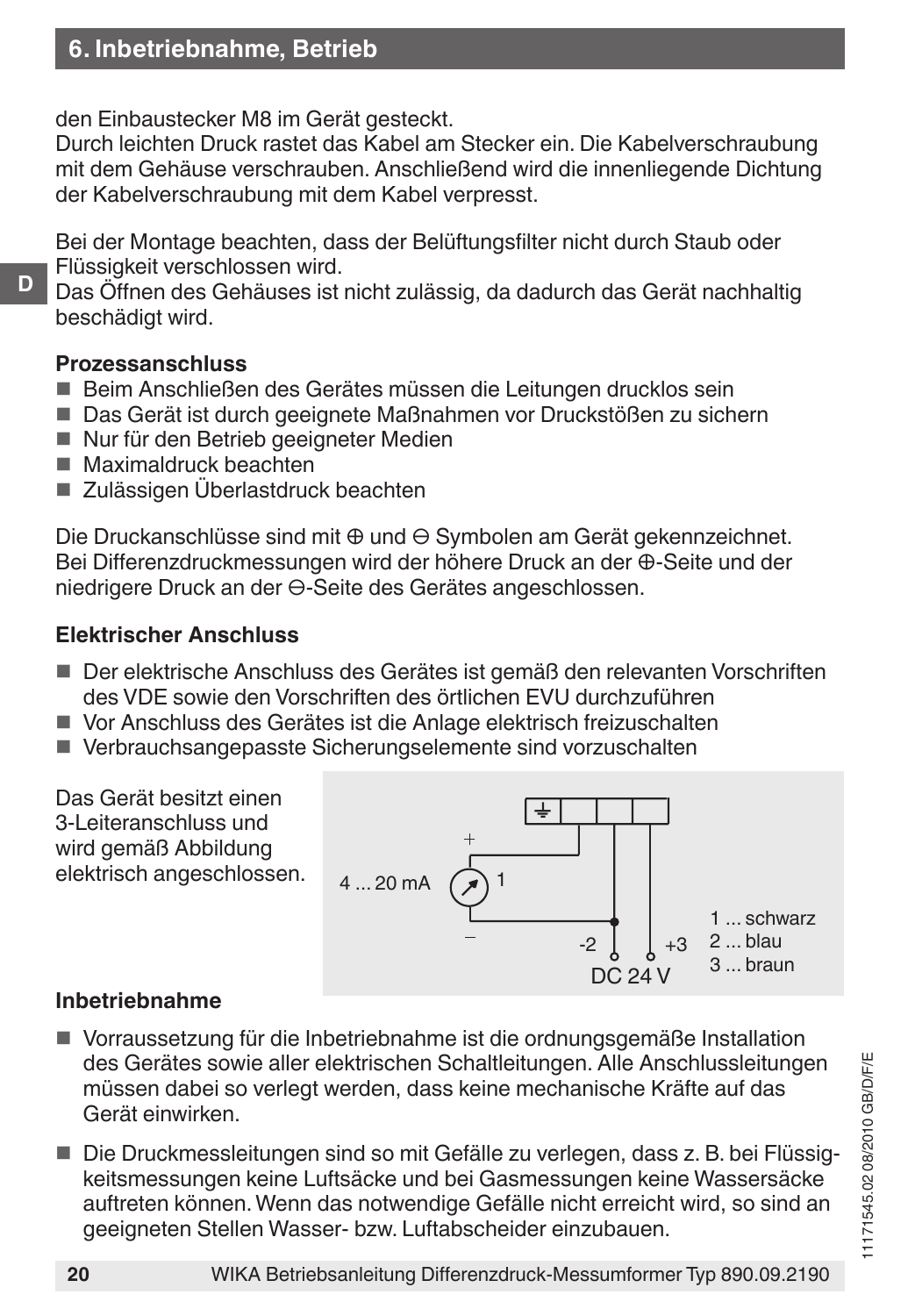## **6. Inbetriebnahme, Betrieb ... 8. Demontage, Rücksendung ...**

- Die Druckmessleitungen sind möglichst kurz zu halten und ohne scharfe Krümmungen zu verlegen, um das Auftreten störender Verzugzeiten zu vermeiden.
- Vor Inbetriebnahme die Dichtheit der mechanischen Anschlüsse prüfen.

## **7. Wartung**

**D**

- Die Geräte sind wartungsfrei.
- Um einen zuverlässigen Betrieb und eine lange Lebensdauer des Gerätes sicherzustellen, empfehlen wir eine regelmäßige Prüfung des Gerätes wie: - Überprüfung des Messsignals
	- Dichtheitskontrollen der Druckanschlussleitungen
	- Kontrolle der elektrischen Anschlüsse (Klemmverbindung der Kabel)
- Die Prüfzyklen sind den Betriebs- und Umgebungsbedingungen anzupassen. Beim Zusammenwirken verschiedener Gerätekomponenten sind auch die Bedienungsanleitungen aller anderen Geräte zu beachten.
- Reparaturen sind ausschließlich vom Hersteller oder entsprechend qualifiziertem Fachpersonal durchzuführen.

## **8. Demontage, Rücksendung und Entsorgung**



#### **WARNUNG!**

Messstoffreste in ausgebauten Geräten können zur Gefährdung von Personen, Umwelt und Einrichtung führen. Ausreichende Vorsichtsmaßnahmen ergreifen.

#### **9.1 Demontage**

Druckmessgerät nur im drucklosen Zustand demontieren!

#### **9.2 Rücksendung**

Alle defekten oder mit Mängeln behafteten Geräte sind direkt an unsere Reparaturabteilung zu senden.

#### **9.3 Entsorgung**

Durch falsche Entsorgung können Gefahren für die Umwelt entstehen.

Gerätekomponenten und Verpackungsmaterialien entsprechend den landesspezifischen Abfallbehandlungs- und Entsorgungsvorschriften umweltgerecht entsorgen.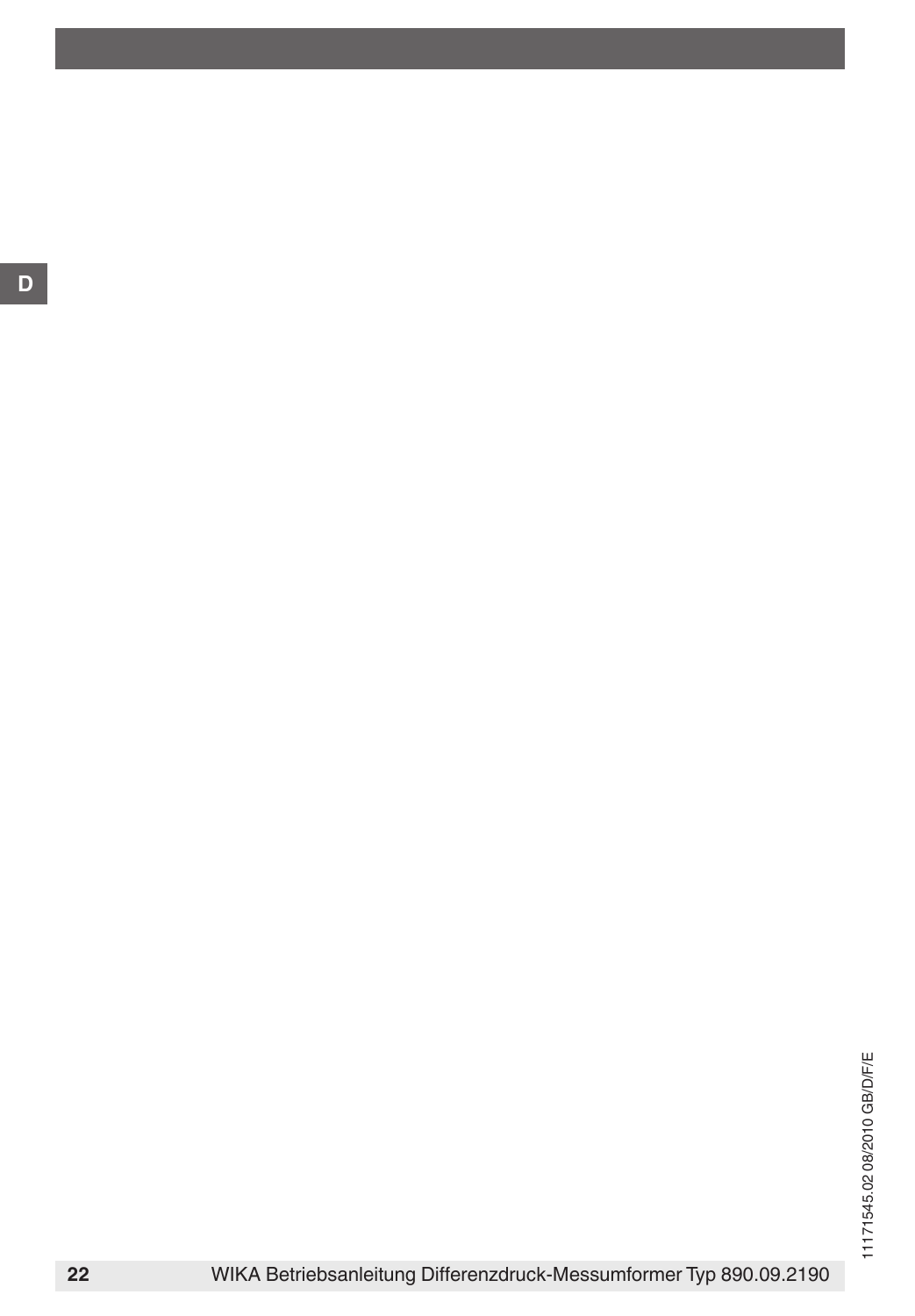# **Sommaire**

| 1.               | Généralités                        | 14 |
|------------------|------------------------------------|----|
| 2.               | <b>Sécurité</b>                    | 15 |
| 3.               | Caractéristiques techniques        | 17 |
| 4.               | <b>Conception et fonction</b>      | 18 |
| 5.               | Transport, emballage et stockage   | 19 |
| 6.               | Mise en service, exploitation      | 19 |
| $\overline{7}$ . | <b>Entretien</b>                   | 21 |
| 8.               | Démontage, retour et mise au rebut | 21 |

**F**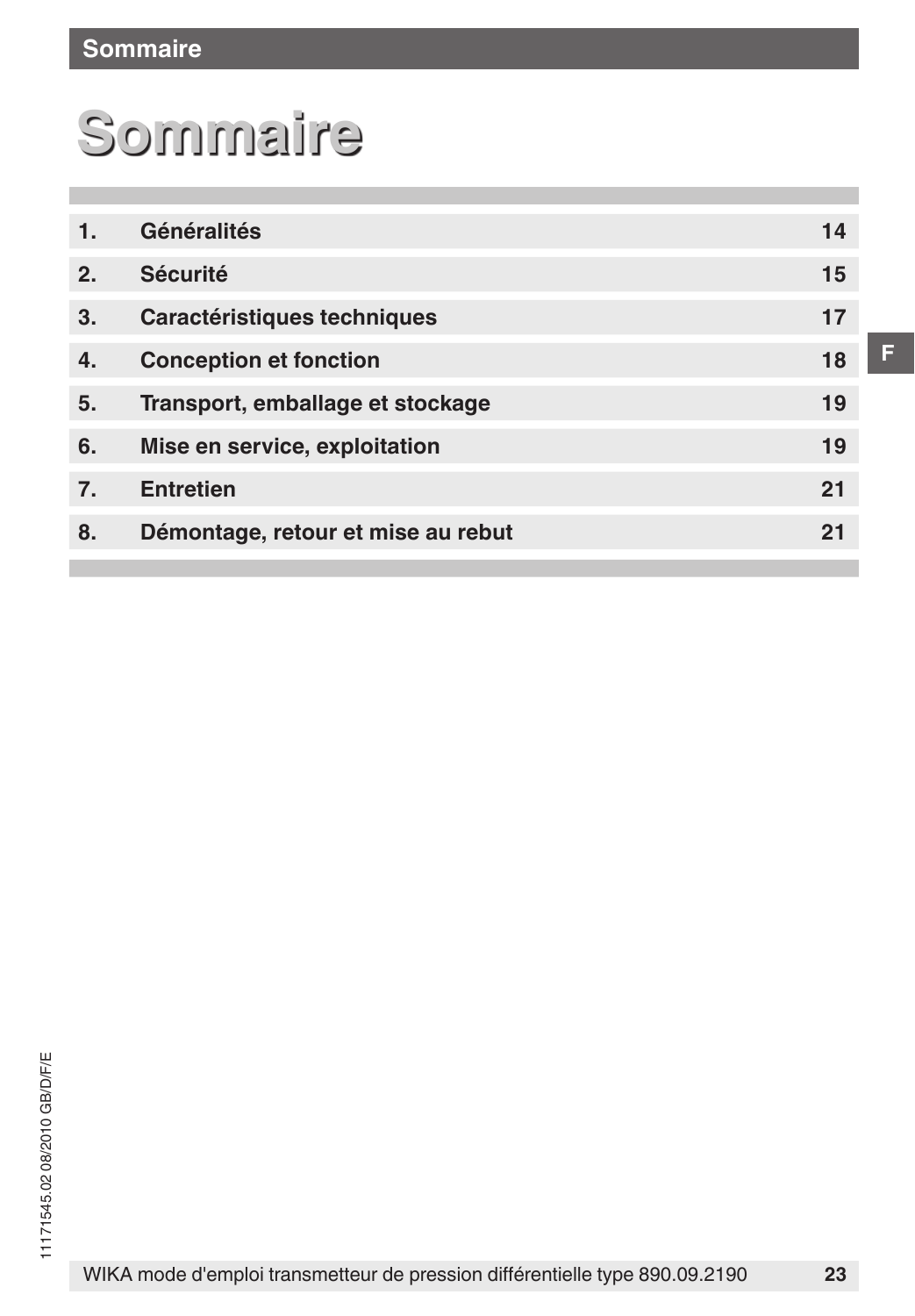# **1. Généralités**

- Le transmetteur décrit dans le présent mode d'emploi est conçu et fabriqué selon les dernières technologies en vigueur et tous les composants sont soumis à des critères de qualité et d'environnement stricts durant la fabrication. Nos systèmes de gestion sont certifiés selon ISO 9001 et ISO 14001.
- Ce mode d'emploi donne des indications importantes concernant l'utilisation du transmetteur. Il est possible de travailler en toute sécurité avec ce produit en respectant toutes les consignes de sécurité et d'utilisation indiquées.
- Respecter les prescriptions locales de prévention contre les accidents et les prescriptions générales de sécurité en vigueur pour le domaine d'application du transmetteur.
- Le mode d'emploi fait partie du transmetteur et doit être conservé à proximité immédiate du transmetteur et accessible à tout moment au personnel qualifié.
- Le personnel qualifié doit, avant de commencer toute opération, avoir lu soigneusement et compris le mode d'emploi.
- La responsabilité du fabricant n'est pas engagée en cas de dommages provoqués par une utilisation non conforme à l'usage prévu, de non respect de ce mode d'emploi, d'utilisation de personnel trop peu qualifié de même qu'en cas de modifications du transmetteur effectuées du propre chef de l'utilisateur.
- Les conditions générales de vente mentionnées dans les documents de vente s'appliquent.
- Sous réserve de modifications techniques.
- Pour obtenir d'autres informations:
	- Consulter notre site internet : www.wika.de / www.wika.com
	- Fiche technique correspondante : PE 81.78

# **Explication des symboles**



## **AVERTISSEMENT !**

… indique une situation présentant des risques susceptibles de provoquer la mort ou des blessures graves si elle n'est pas évitée.



## **Information**

… met en exergue les conseils et recommandations utiles de même que les informations permettant d'assurer un fonctionnement efficace et normal.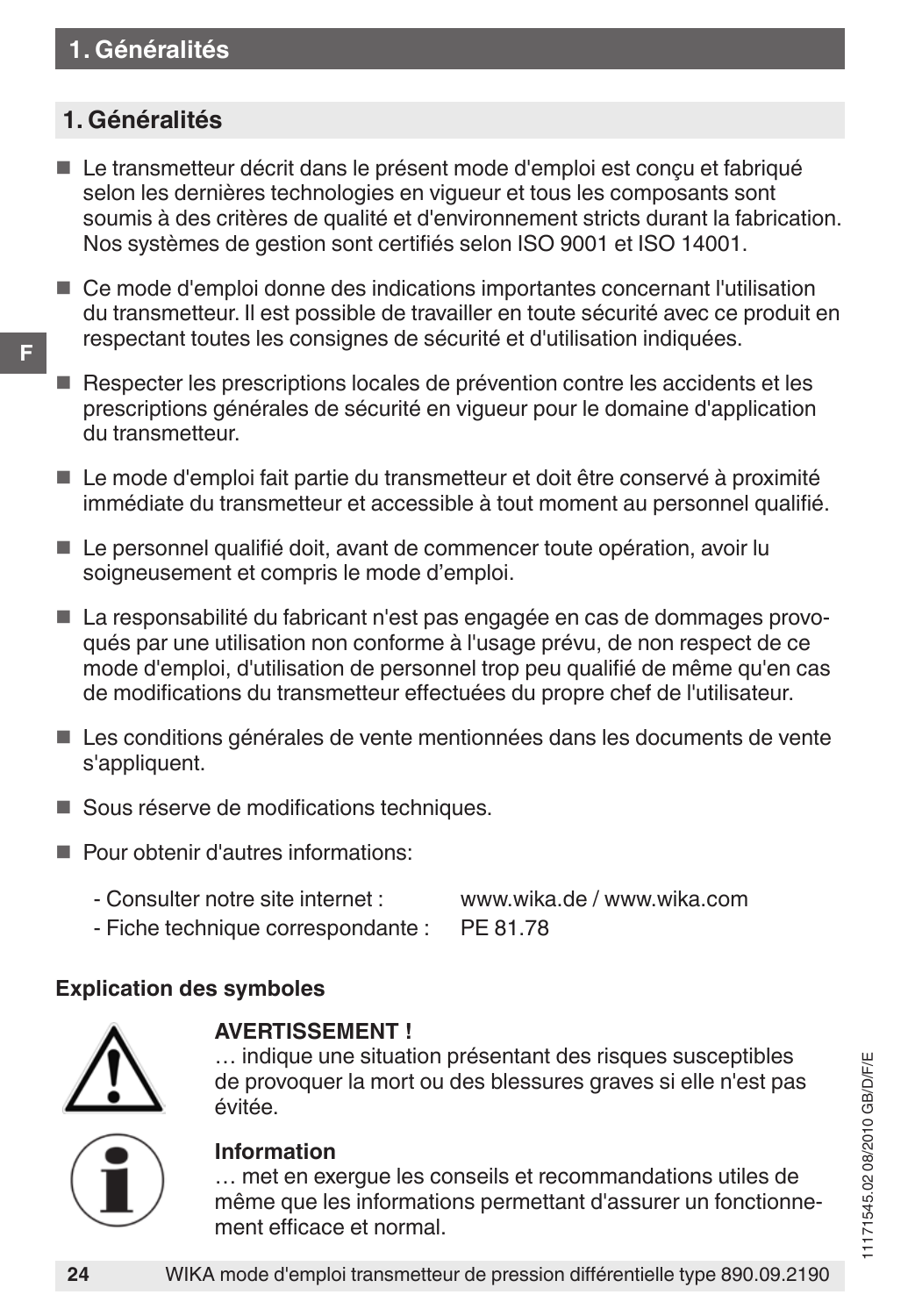# **2. Sécurité**



## **AVERTISSEMENT !**

Avant le montage, la mise en service et le fonctionnement, s'assurer que le transmetteur a été choisi de façon adéquate, en ce qui concerne l'étendue de mesure, la version et les conditions de mesure spécifiques.

Vérifier si les matériaux soumis à la pression sont compatibles avec le fluide de mesure !

Les limites de surpression admissible sont à respecter afin d'assurer la précision et la durée de vie.

Toutes les interventions doivent être effectuées hors tension.



Un non respect de cette consigne peut entraîner des blessures corporelles graves et/ou des dégâts matériels.

Vous trouverez d'autres consignes de sécurité dans les sections individuelles du présent mode d'emploi.

# **2.1 Utilisation conforme à l'emploi prévu**

Le transmetteur type 890.09.2190 sert à la mesure de la pression différentielle par exemple entre le départ et le retour dans les installations de chauffage, les installations de filtration, l'équipement technique des bâtiments, les installations de traitement d'eau potable et non potable, pour la surveillance des pompes et la commande des installations de surpressions et d'extinction d'incendie.

Le transmetteur est conçu et construit exclusivement pour une utilisation conforme à l'usage prévu décrit ici et ne doit être utilisé qu'en conséquence.

Aucune réclamation ne peut être recevable en cas d'utilisation non conforme à l'usage prévu.

## **2.2 Qualification du personnel**



#### **AVERTISSEMENT !**

**Danger de blessure en cas de qualification insuffisante !** Une utilisation non conforme peut entraîner d'importants dommages corporels et matériels.

Les opérations décrites dans ce mode d'emploi ne doivent être effectuées que par un personnel ayant la qualification décrite ci-après.

**F**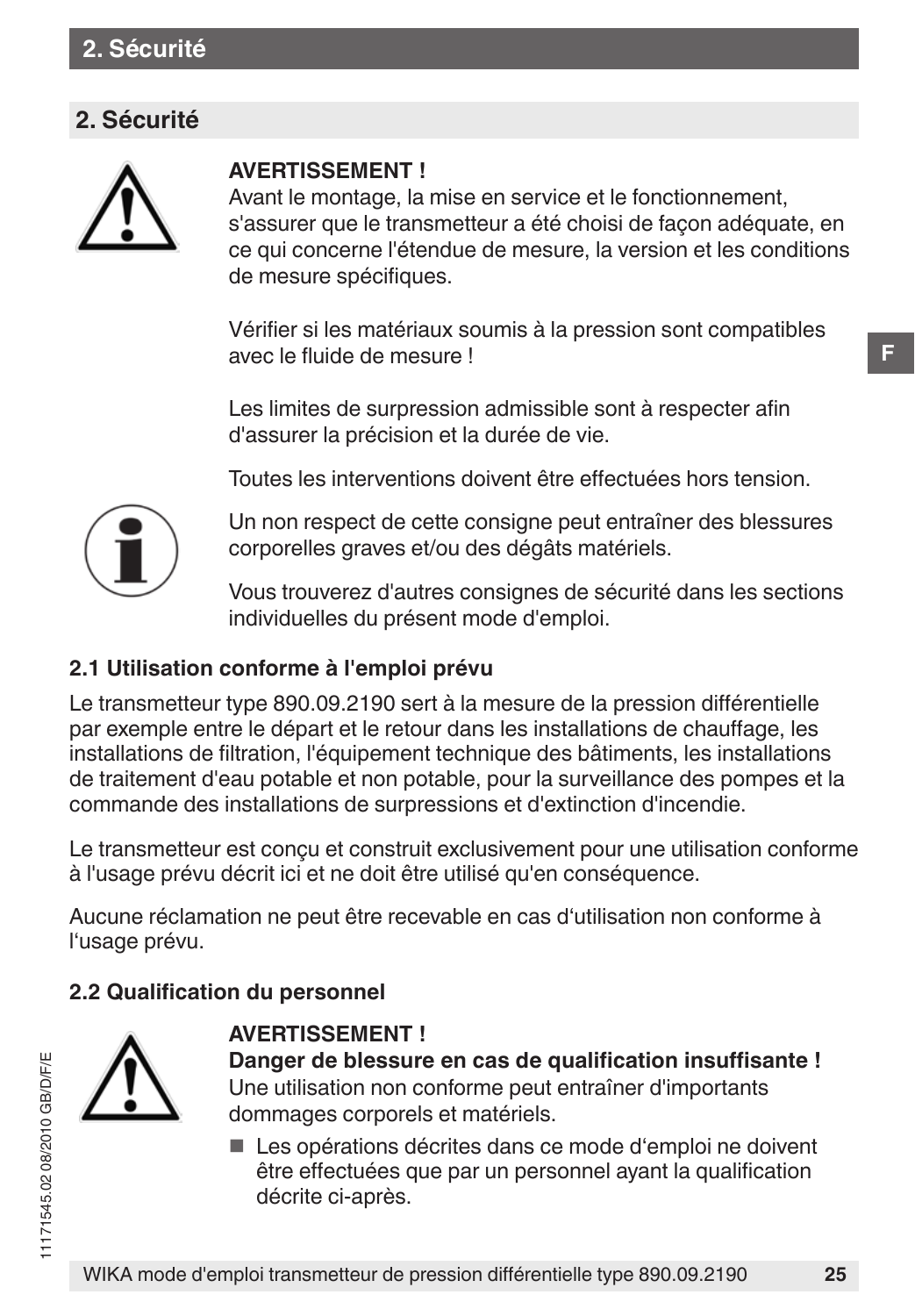#### **Personnel qualifié**

Le personnel qualifié est, en raison de sa formation spécialisée, de ses connaissances dans le domaine de la technique de mesure et de régulation et de ses expériences de même que de sa connaissance des prescriptions nationales des normes et directives en vigueur, en mesure d'effectuer les travaux décrits et de reconnaître automatiquement les dangers potentiels.

#### **2.3 Dangers particuliers**



**F**

#### **AVERTISSEMENT !**

Les restes de fluides se trouvant dans des instruments démontés peuvent mettre en danger les personnes, l'environnement ainsi que l'installation. Prendre des mesures de sécurité suffisantes.

## **2.4 Etiquetage / Marquages de sécurité**

#### **Plaque signalétique**



## **Explication des symboles**

# $\epsilon$

## **CE, Communauté Européenne**

Les appareils avec ce marquage sont conformes aux directives européennes pertinentes.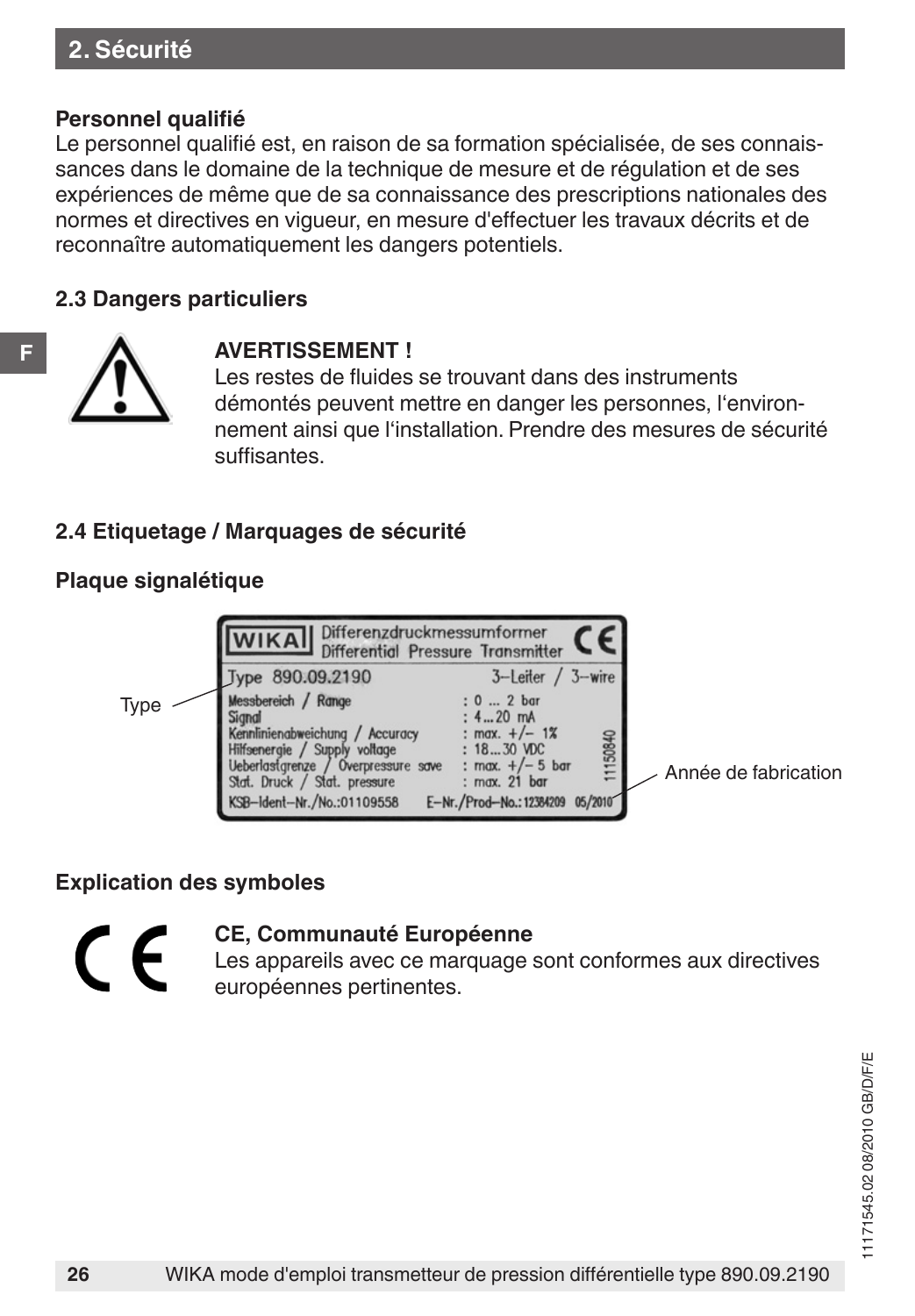# **3. Caractéristiques techniques**

| 1. Généralités                                                                      |                                                                                                                                                   |
|-------------------------------------------------------------------------------------|---------------------------------------------------------------------------------------------------------------------------------------------------|
| Raccord process                                                                     | Filetage mâle 2 x 7/16 UNF                                                                                                                        |
| Matériaux<br>■ Raccords de pression<br>$\blacksquare$ Joints<br>■ Chambre de mesure | Alliage Cu - en contact avec le fluide<br>FPM/FKM - en contact avec le fluide<br>Fonte de zinc coulée sous pression- en contact<br>avec le fluide |
| ■ Élément de mesure                                                                 | Céramique Al2O <sub>3</sub> - en contact avec le fluide                                                                                           |
| Etendues de mesure de la<br>pression différentielle                                 | 0  1 bar, 0  2 bar, 0  4 bar, 0  6 bar ou<br>$010$ bar                                                                                            |
| Pression de service maximale (stat.)                                                | 21 bar                                                                                                                                            |
| Surpression maximale admissible<br>d'un côté, des deux côtés et de<br>chaque côté   | 2,5 x fin d'échelle, max. 21 bar<br>Les pics de pression doivent être réduits à l'aide de<br>dispositifs adéquats (par exemple des capillaires)   |
| Constante de temps de mesure                                                        | $T_{\text{mess}} = 10 \text{ ms}$ (capteur + système électronique)                                                                                |
| Précision (plage d'erreur)                                                          | $\pm$ 2 % de l'échelle (linéarité, hystérésis, erreur de<br>température 10  70 $^{\circ}$ C)                                                      |
| Linéarité, hystérésis                                                               | $+1\%$ de l'échelle                                                                                                                               |
| Coefficient de température                                                          | 0,2 % de l'échelle / 10 K                                                                                                                         |
| Offset du point zéro                                                                | $± 0.1$ mA                                                                                                                                        |
| Température ambiante adm.                                                           | $-10 °C$ 50 °C                                                                                                                                    |
| Température admissible du fluide                                                    | $-10$ °C $\ldots$ 80 °C                                                                                                                           |
| Indice de protection                                                                | IP 55 selon EN 60529 / IEC 529                                                                                                                    |

# **Caractéristiques électriques**

| Tension nominale                                                                                                | <b>DC 24 V</b>                                                                                                                                                                   |
|-----------------------------------------------------------------------------------------------------------------|----------------------------------------------------------------------------------------------------------------------------------------------------------------------------------|
| Tension d'alimentation admissible                                                                               | DC 18  30 V                                                                                                                                                                      |
| Branchement électrique                                                                                          | 3 fils                                                                                                                                                                           |
| Signal de sortie                                                                                                | $420 \text{ mA}$                                                                                                                                                                 |
| Charge maximale                                                                                                 | 500 ohms                                                                                                                                                                         |
| Courant d'entrée<br>$\blacksquare$ à la sortie max.<br>en cas de limitation du courant<br>Protection électrique | env. 32 mA normal (typique)<br>env. 36 mA (en cas de surpression)<br>résistant aux courts-circuits, après l'élimination du<br>défaut, la fonctionalité est rétablie.             |
| Branchement électrique<br>$\blacksquare$ Câble 3 fils<br>Connexion avec connecteur<br>enfichable M8 (3 pôles)   | $0.34$ mm <sup>2</sup> , 0.8 m jusqu'à 2.5 m de long<br>peut être remplacé sur l'appareil, extrémité<br>extérieure de câble avec conducteurs individuels<br>pour le raccordement |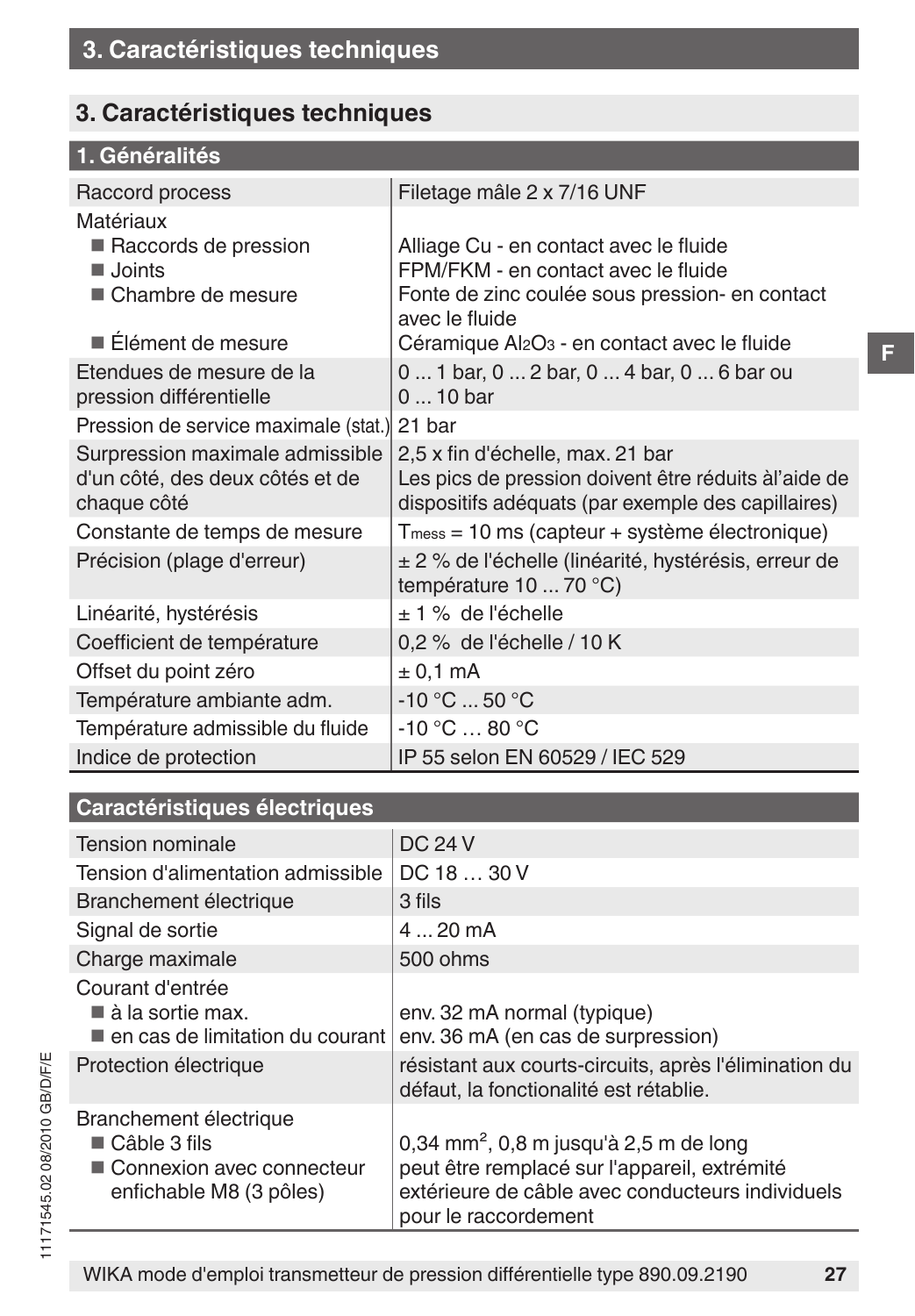# **3. Caractéristiques techniques / 4. Conception et fonction**

#### **Dimensions en mm**

**F**



Pour les autres caractéristiques techniques, voir Fiche technique WIKA PE 81.78 et documents de commande.

## **4. Conception et fonction**



**28** WIKA mode d'emploi transmetteur de pression différentielle type 890.09.2190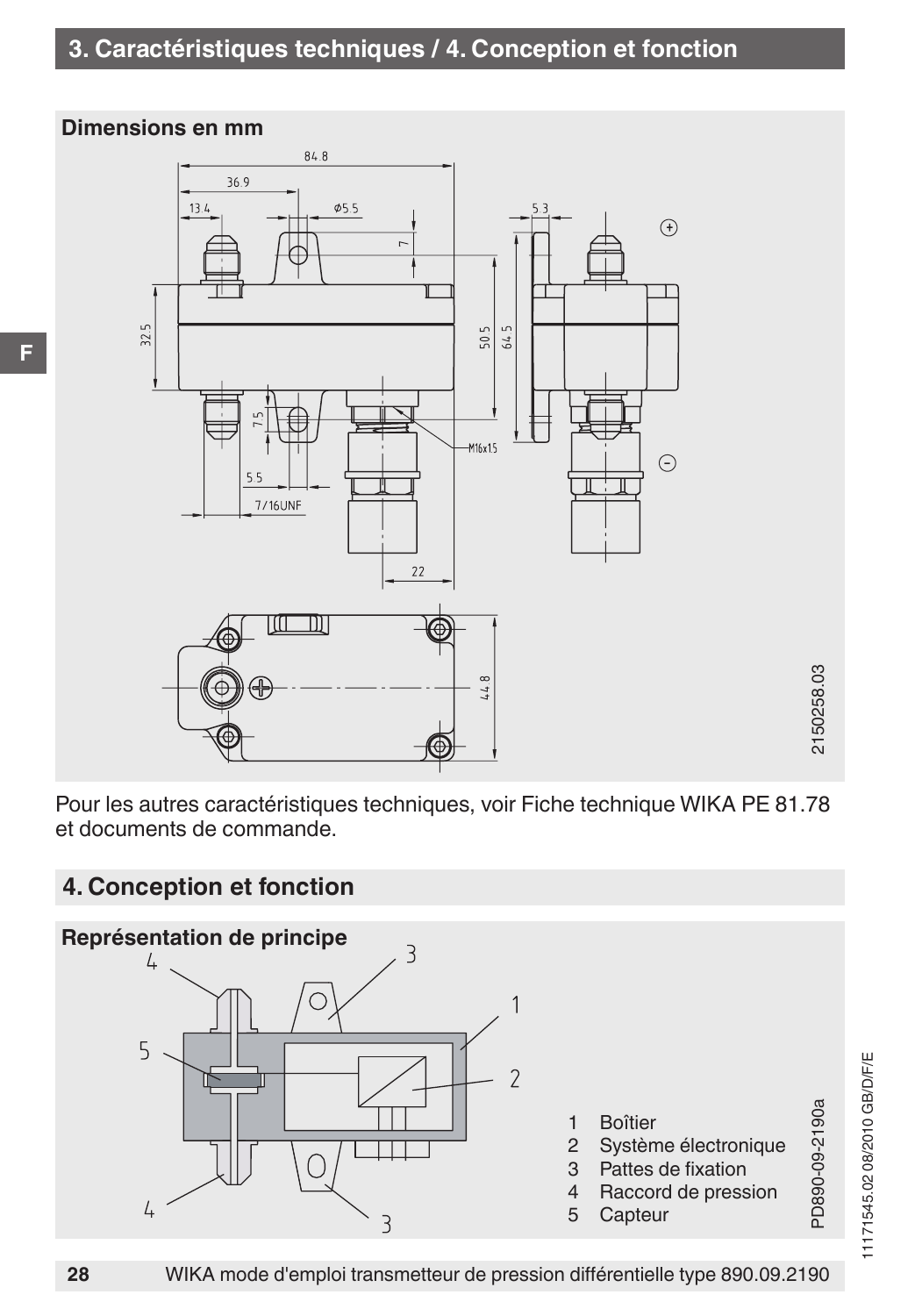#### **Structure et mode de fonctionnement**

Le transmetteur de pression différentielle est équipé d'un capteur de pression différentiel en céramique utilisant la technique de la couche épaisse qui fonctionne selon le principe d'un pont de Wheatstone. La pression différentielle déforme la membrane en céramique et modifie également le signal du pont DMS qui est amplifié par le système électronique intégré pour devenir un signal de sortie de courant normalisé. Le capteur est monté entre les deux moitiés du boîtier et étanché par des joints toriques. Le signal du capteur est transmis au moyen de câbles souples sans rétroactions à la carte. Le branchement électrique du transmetteur est effectué à l'aide du câble 3 fils qui est acheminé vers le lieu de raccordement par une gaine de protection. L'appareil est équipé de deux pattes de fixation. Le transmetteur de pression différentielle est calibré à l'usine et compensé en température.

#### **Détail de la livraison**

Comparer le détail de la livraison avec le bordereau de livraison.

## **5. Transport, emballage et stockage**

#### **5.1 Transport**

Vérifier s'il existe sur le transmetteur des dégâts liés au transport. Communiquer immédiatement les dégâts constatés.

#### **5.2 Emballage**

N'enlever l'emballage qu'avant le montage.

Conserver l'emballage, celui-ci offre, lors d'un transport, une protection optimale (par ex. changement de lieu d'utilisation, renvoi pour réparation).

## **5.3 Stockage**

## **Conditions admissibles sur le lieu de stockage**

 $\blacksquare$  Température de stockage: -20 ... +50 °C

## **6. Mise en service, exploitation**

## **Raccordement mécanique**

11171545.02 08/2010 GB/D/F/E 11171545.02 08/2010 GB/D/F/E Le transmetteur est prévu pour le montage sur des plaques de montage plates. L'appareil est doté d'un trou de montage permettant de le visser avec la plaque de montage Ø 5,5 mm et un trou oblong avec une largeur de 5,5 mm.

L'indice de protection IP 55 du boîtier n'est garanti que si le presse-étoupe prévu est utilisé avec le joint intérieur et le tube ondulé prévu. Pour cela, le câble de raccordement M8 est prémonté avec la combinaison correspondante tube ondulé / presse-étoupe et le câble de raccordement M8 est raccordé au connecteur M8 de l'appareil.

**F**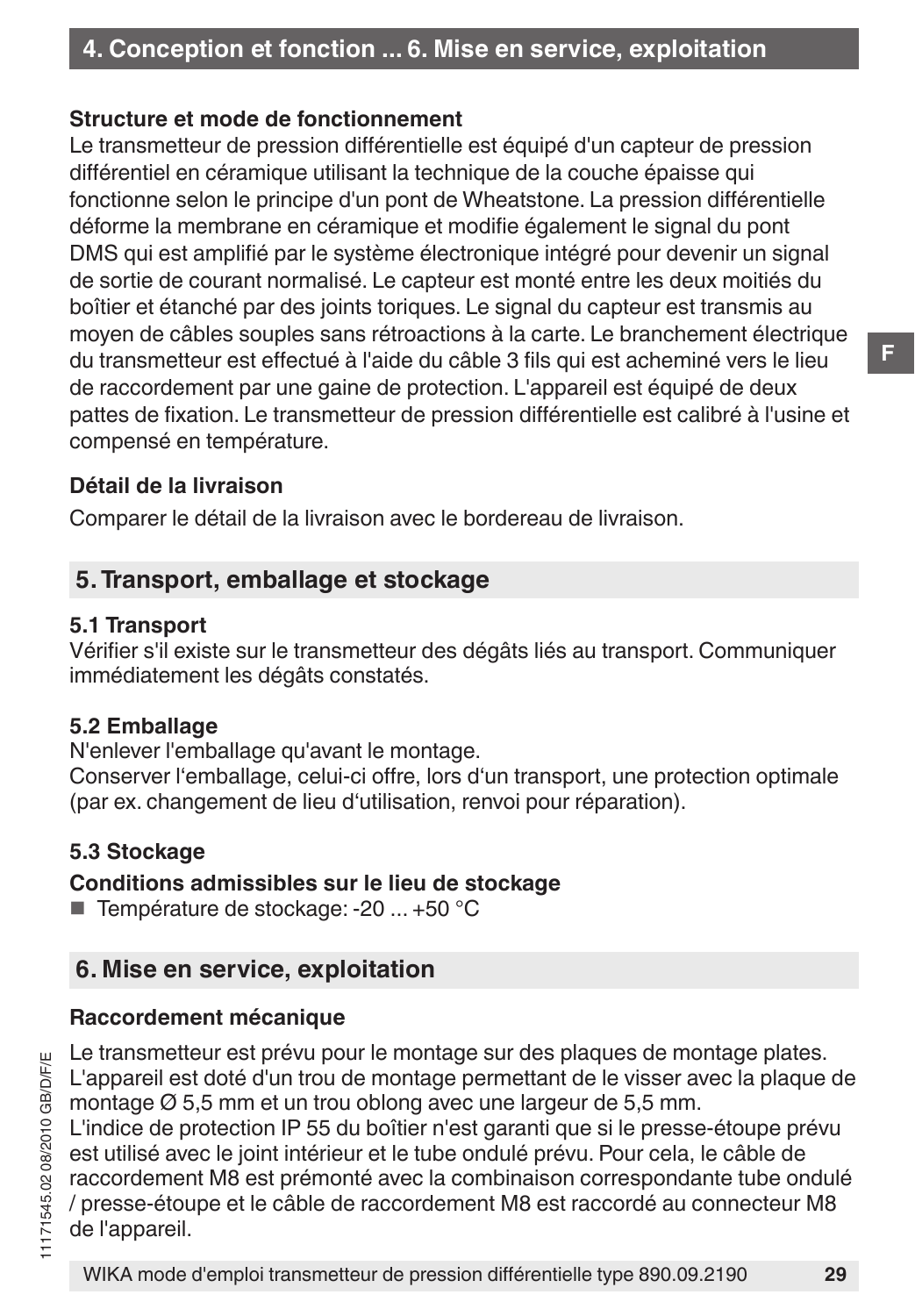Le câble s'enclenche dans le connecteur en appuyant légèrement. Visser le presse-étoupe avec le boîtier. Le joint intérieur du presse-étoupe est ensuite pressé avec le câble.

Lors du montage, veillez à ce que le filtre d'aération ne soit pas bouché par de la poussière ou du liquide.

L'ouverture du boîtier n'est pas autorisée puisque cela endommage de manière durable l'appareil.

## **Raccord process**

**F**

- Lors du raccordement de l'appareil, les conduites doivent être hors pression.
- L'appareil doit être protégé par des mesures appropriées contre les pics de pression.
- Seulement pour l'utilisation des produits adaptés
- Respecter la pression maximale
- Respecter la pression de surcharge admissible

Les raccords de pression sont matérialisés par des symboles ⊕ et ⊖ sur l'appareil. En cas de mesure de pression différentielle, le raccord pour la pression la plus élevée est raccordé sur le côté ⊕ et celui pour la pression la plus faible sur le côté ⊖ de l'appareil.

## **Branchement électrique**

- Le raccordement électrique de l'appareil doit être effectué conformément aux prescriptions pertinentes VDE et aux prescriptions des entreprises d'électricité locales (EVU).
- Avant le raccordement de l'appareil, déconnecter l'alimentation électrique de l'installation
- Insérer les fusibles adaptés à l'application

L'appareil est équipé d'un bornier à 3 bornes et le branchement électrique doit être effectué conformément à l'illustration.



## **Mise en Service**

- Une condition pour la mise en service est l'installation correcte de l'appareil et de toutes les lignes de connexion électriques. Tous les câbles de raccordement doivent être posés de sorte qu'aucune force mécanique ne s'exerce sur l'appareil.
- Les conduites de mesure de la pression sont posées avec une pente de manière à éviter par exemple, en cas de mesure de liquides, la formation de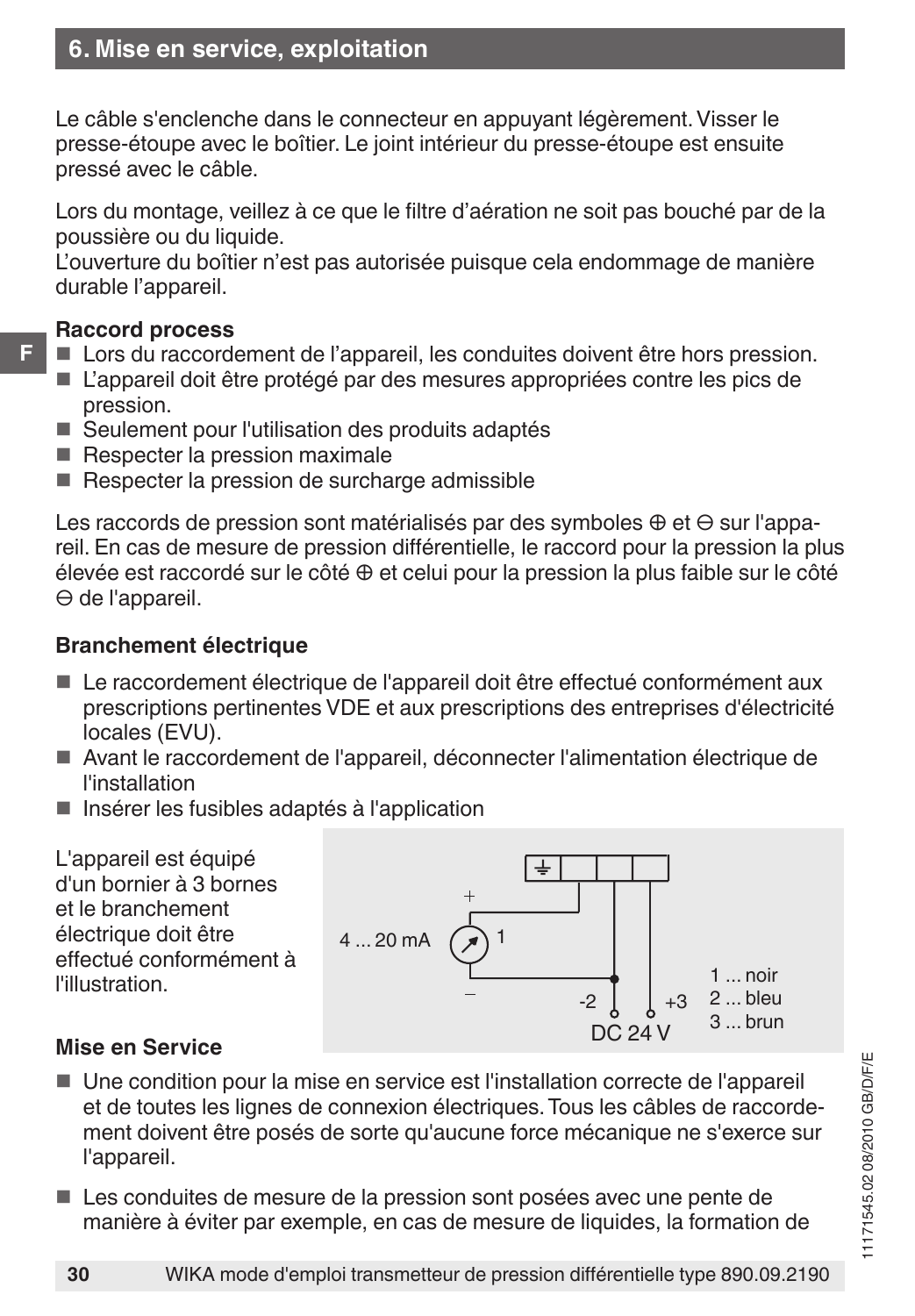bulles d'air et en cas de mesure de gaz la formation de bulles d'eau. Si la pente nécessaire n'est pas obtenue, il faut monter aux endroits appropriés des séparateurs d'eau ou d'air.

- Utiliser des conduites de mesure de la pression les plus courtes possibles et sans courbures trop importantes afin d'éviter des retards perturbateurs.
- Avant la mis en service, vérifier l'étanchéité des connexions mécaniques.

# **7. Entretien**

- Les instruments ne requièrent aucun entretien.
- Afin de garantir un fonctionnement sûr et une longue durée de vie de l'appareil, nous recommandons un contrôle de l'appareil à des intervalles réguliers :
	- Contrôle du signal de mesure
	- Contrôles d'étanchéité des conduites de pression
	- Contrôle des connexions électriques (borne des câbles)
- Adapter les cycles de contrôle aux conditions de fonctionnement et ambiantes. Respecter également les modes d'emploi de tous les autres appareils en cas d'interaction de différents composants des appareils.
- Toute réparation doit être exclusivement confiée au fabricant ou au personnel qualifié correspondant..

# **8. Démontage, retour et mise au rebut**



#### **AVERTISSEMENT !**

Les restes de fluides se trouvant dans des appareils démontés peuvent mettre en danger les personnes, l'environnement ainsi que l'installation. Prendre des mesures de sécurité suffisantes.

## **9.1 Démontage**

Démonter le manomètre uniquement qu'en état exempt de pression !

#### **9.2 Retour**

Envoyer directement tous les appareils défectueux à notre département de réparations.

#### **9.3 Mise au rebut**

Une mise au rebut inadéquate peut entraîner des dangers pour l'environnement.

Éliminer les composants des appareils et les matériaux d'emballage conformément aux prescriptions nationales pour le traitement et l'élimination des déchets et aux lois de protection de l'environnement en vigueur.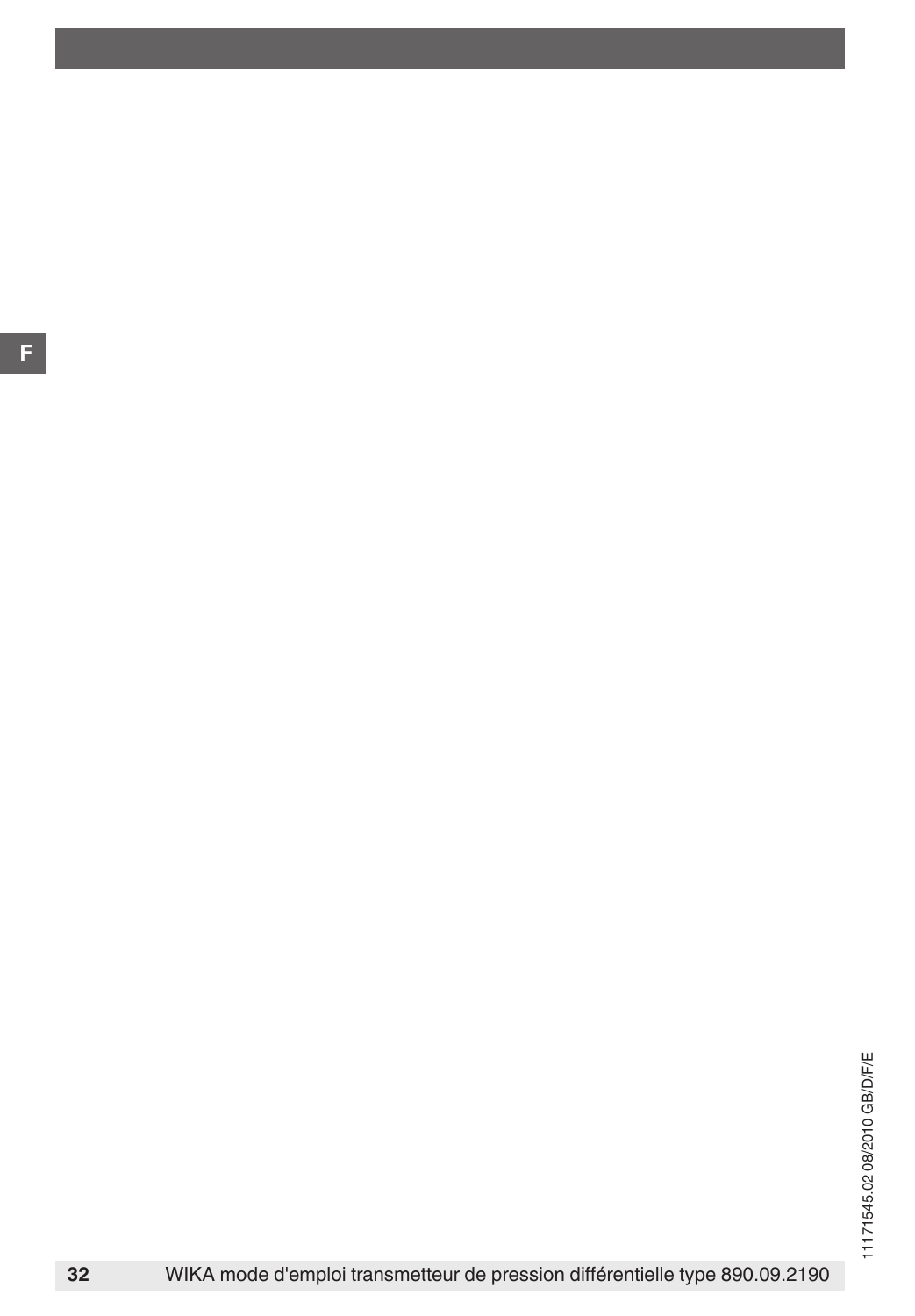# **Contenido**

| 1. | Información general                   | 14 |
|----|---------------------------------------|----|
| 2. | <b>Seguridad</b>                      | 15 |
| 3. | Datos técnicos                        | 17 |
| 4. | Diseño y función                      | 18 |
| 5. | Transporte, embalaje y almacenamiento | 19 |
| 6. | Puesta en servicio, funcionamiento    | 19 |
| 7. | <b>Mantenimiento</b>                  | 21 |
| 8. | Desmontaje, devolución y eliminación  | 21 |
|    |                                       |    |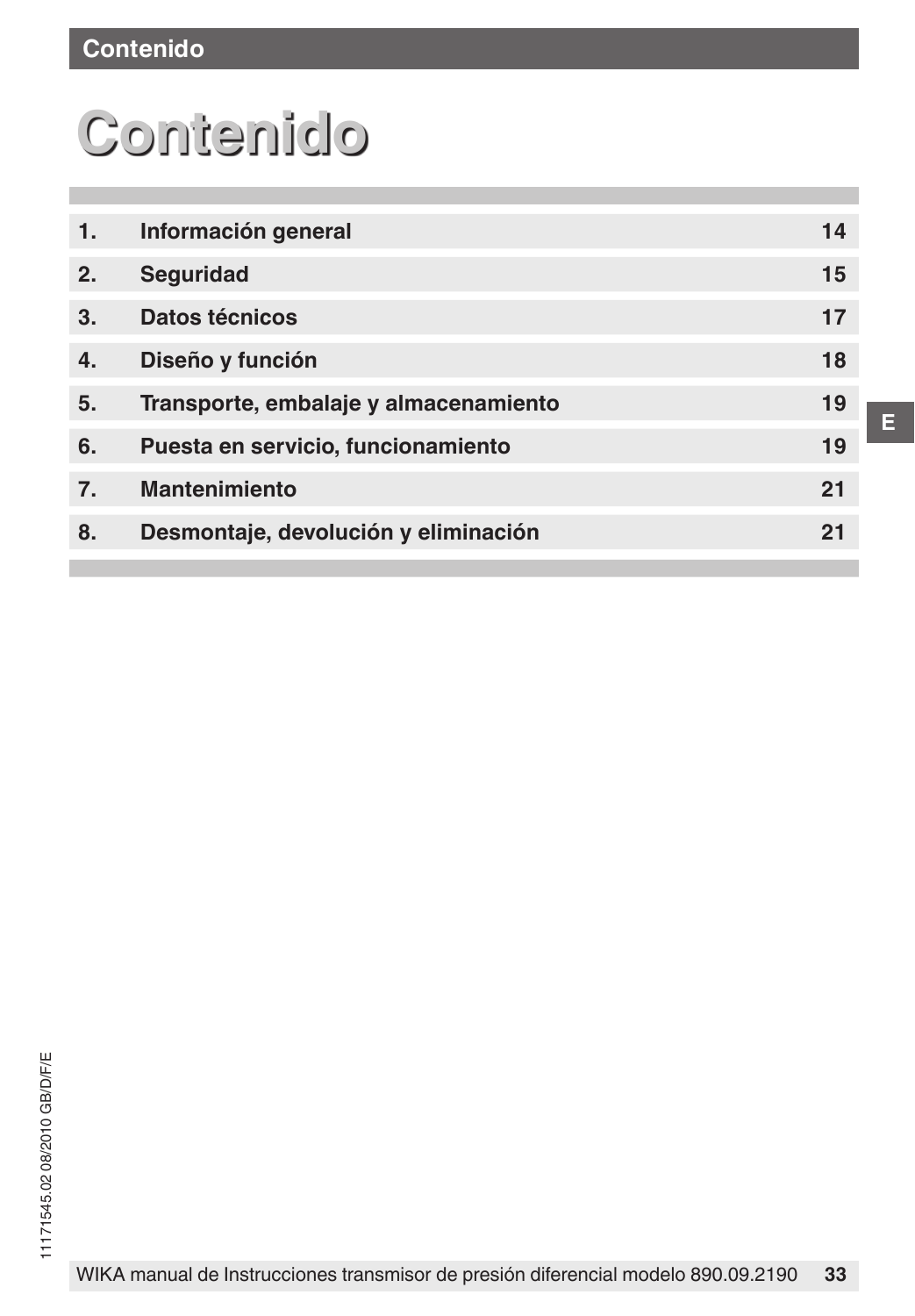## **1. Información general**

- El transmisor descrito en el manual de instrucciones está construido y fabricado según los conocimientos actuales. Todos los componentes están sujetos a criterios rígidos de calidad y medio ambiente durante la producción. Nuestros sistemas de gestión están certificados según ISO 9001 y ISO 14001.
- Este manual de instrucciones proporciona indicaciones importantes acerca del manejo del transmisor. Para que el trabajo con este instrumento sea seguro es imprescindible cumplir con todas las instrucciones de seguridad y manejo indicadas.
- Cumplir siempre las normativas sobre la prevención de accidentes y las normas de seguridad en vigor en el lugar de utilización del transmisor.
	- El manual de instrucciones es una parte integrante del transmisor y debe guardarse en la proximidad del mismo para que el personal especializado pueda consultarlo en cualquier momento.
	- El personal especializado debe haber leído y entendido el manual de instrucciones antes de comenzar cualquier trabajo.
	- El fabricante queda exento de cualquier responsabilidad en caso de daños causados por un uso no conforme a la finalidad prevista, la inobservancia del presente manual de instrucciones, un manejo por personal insuficientemente cualificado así como una modificación no autorizada del transmisor.
	- Se aplican las condiciones generales de venta incluidas en la documentación de venta.
	- Modificaciones técnicas reservadas.
	- Para obtener más informaciones consultar:
		- Página web: www.wika.de / www.wika.com - Hoja técnica correspondiente: PE 81.78

## **Explicación de símbolos**



## **¡ADVERTENCIA!**

... indica una situación probablemente peligrosa que pueda causar la muerte o lesiones graves si no se evita.



## **Información**

... marca consejos y recomendaciones útiles así como informaciones para una utilización eficaz y libre de fallos.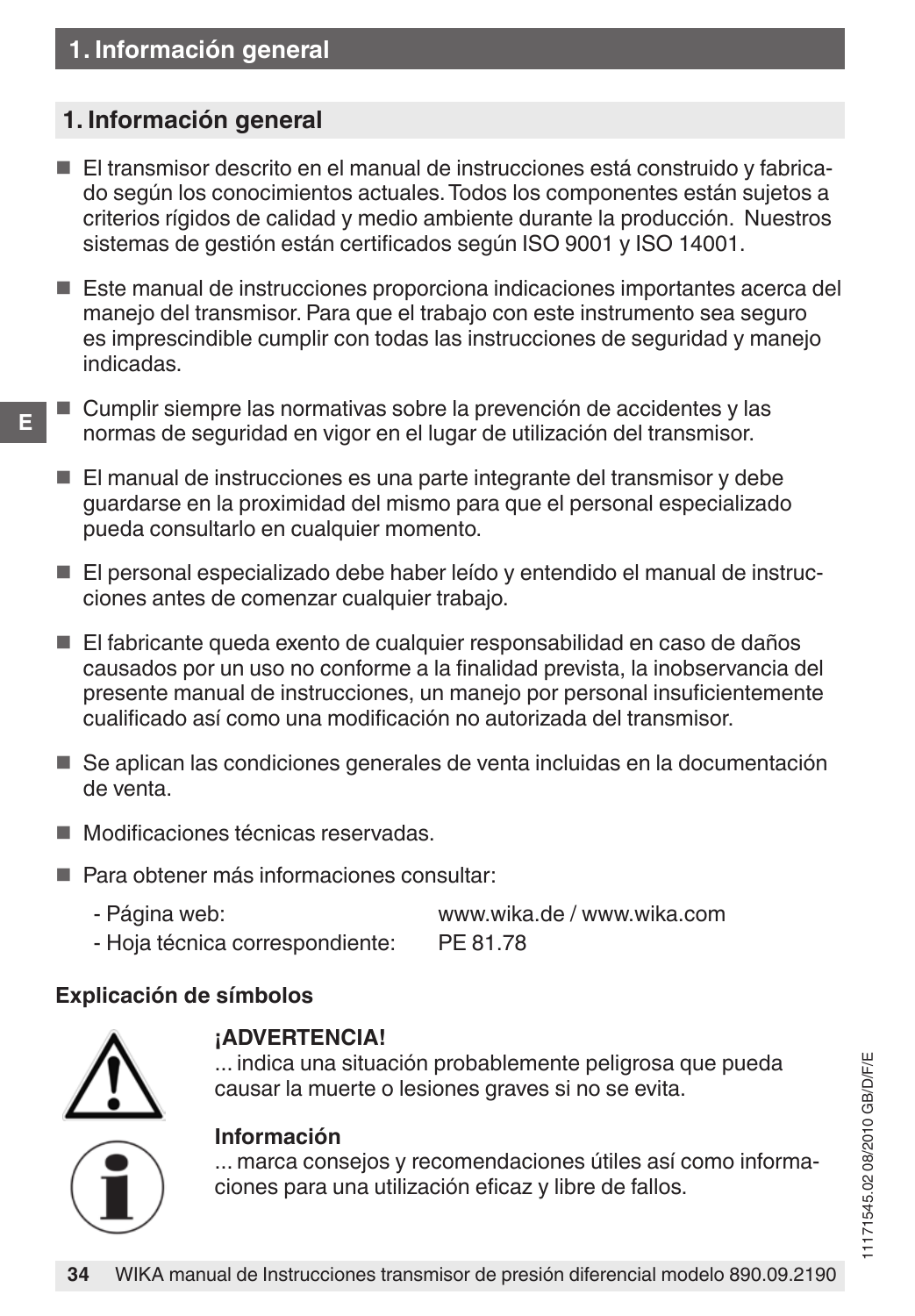# **2. Seguridad**



#### **¡ADVERTENCIA!**

Antes del montaje, la puesta servicio y el funcionamiento asegurarse de que se haya seleccionado el transmisor adecuado con respecto a rango de medida, versión y condiciones de medición específicas.

¡Asegúrese de que los productos bajo presión sean aptos para el material de medición!

Para garantizar la precisión de medición y la durabilidad del instrumento, se deberán respetar los límites de carga.

Todos los trabajos que se ejecuten en los instrumentos han de hacerse sin someter el instrumento a presión.



Riesgo de lesiones graves y/o daños materiales en caso de inobservancia.

Los distintos capítulos de este manual de instrucciones contienen otras importantes indicaciones de seguridad.

## **2.1 Uso conforme a lo previsto**

El transmisor modelo 890.09.2190 mide la presión diferencial, por ejemplo entre la ida y el retorno en sistemas de calefacción, en instalaciones de filtración, en el equipamiento técnico de edificios, en el tratamiento de agua potable y aguas residuales, en la monitorización y control de bombas en sistemas de aumento de presión y en sistemas de extinción de incendios.

El transmisor ha sido diseñado y construido únicamente para la finalidad aquí descrita y debe utilizarse en conformidad a la misma.

No se admite ninguna reclamación debido a un manejo no adecuado.

## **2.2 Cualificación del personal**



#### **¡ADVERTENCIA!**

**¡Riesgo de lesiones debido a una insuficiente cualificación!** Un manejo no adecuado puede causar considerables daños personales y materiales.

■ Las actividades descritas en este manual de instrucciones deben realizarse únicamente por personal especializado con la consiguiente cualificación.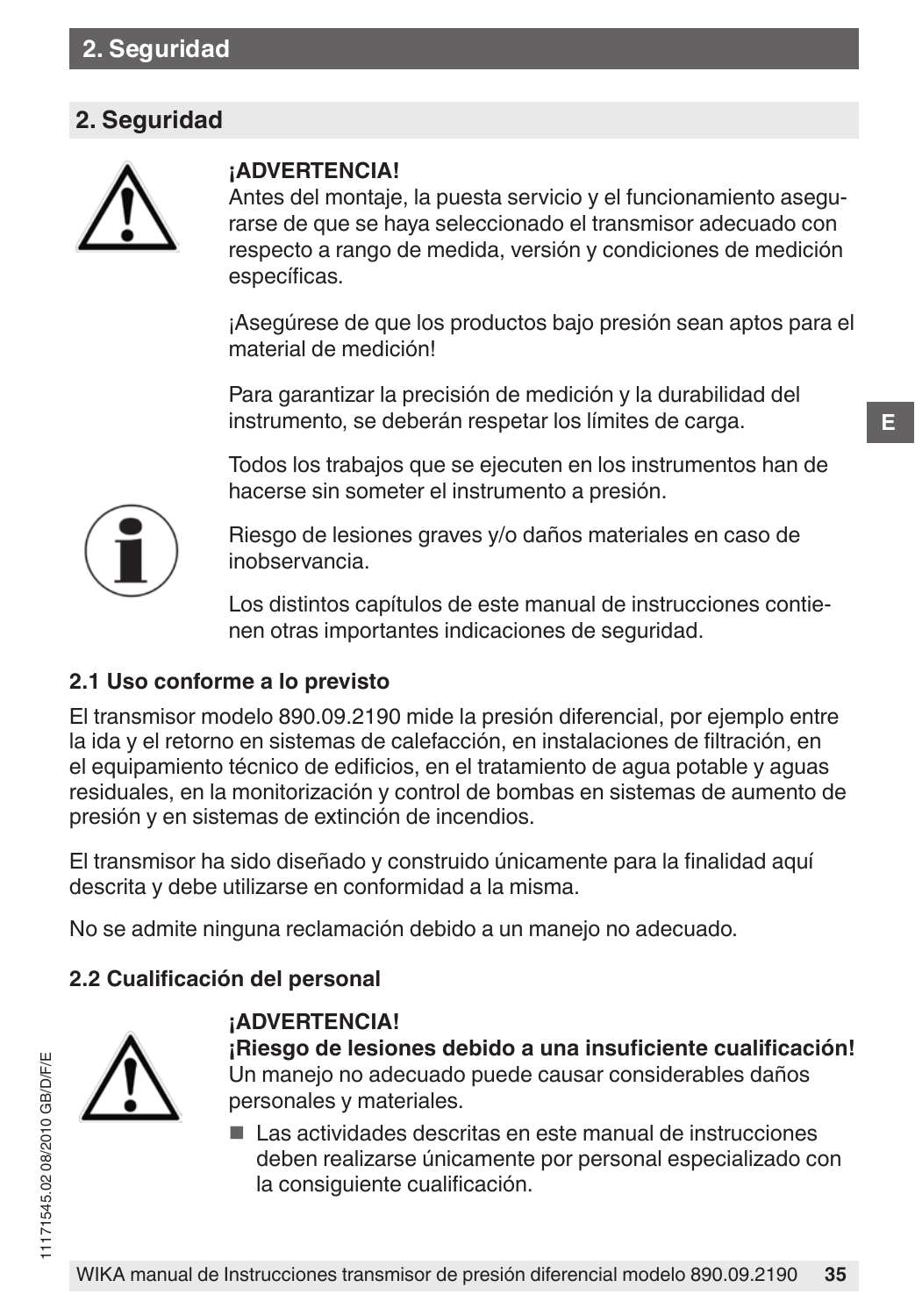# **2. Seguridad**

#### **Personal especializado**

Debido a su formación profesional, a sus conocimientos de la técnica de regulación y medición así como a su experiencia y su conocimiento de las normativas, normas y directivas vigentes en el país de utilización el personal especializado es capaz de ejecutar los trabajos descritos y reconocer posibles peligros por sí solo.

#### **2.3 Riesgos específicos**

#### **¡ADVERTENCIA!**



Restos de medios en manómetros desmontados pueden crear riesgos para personas, medio ambiente e instalación. Tomar adecuadas medidas de precaución.

## **2.4 Rótulos / Marcajes de seguridad**

#### **Placa indicadora**



## **Explicación de símbolos**



#### **CE, Communauté Européenne**

Los instrumentos con este marcaje cumplen las directivas europeas aplicables.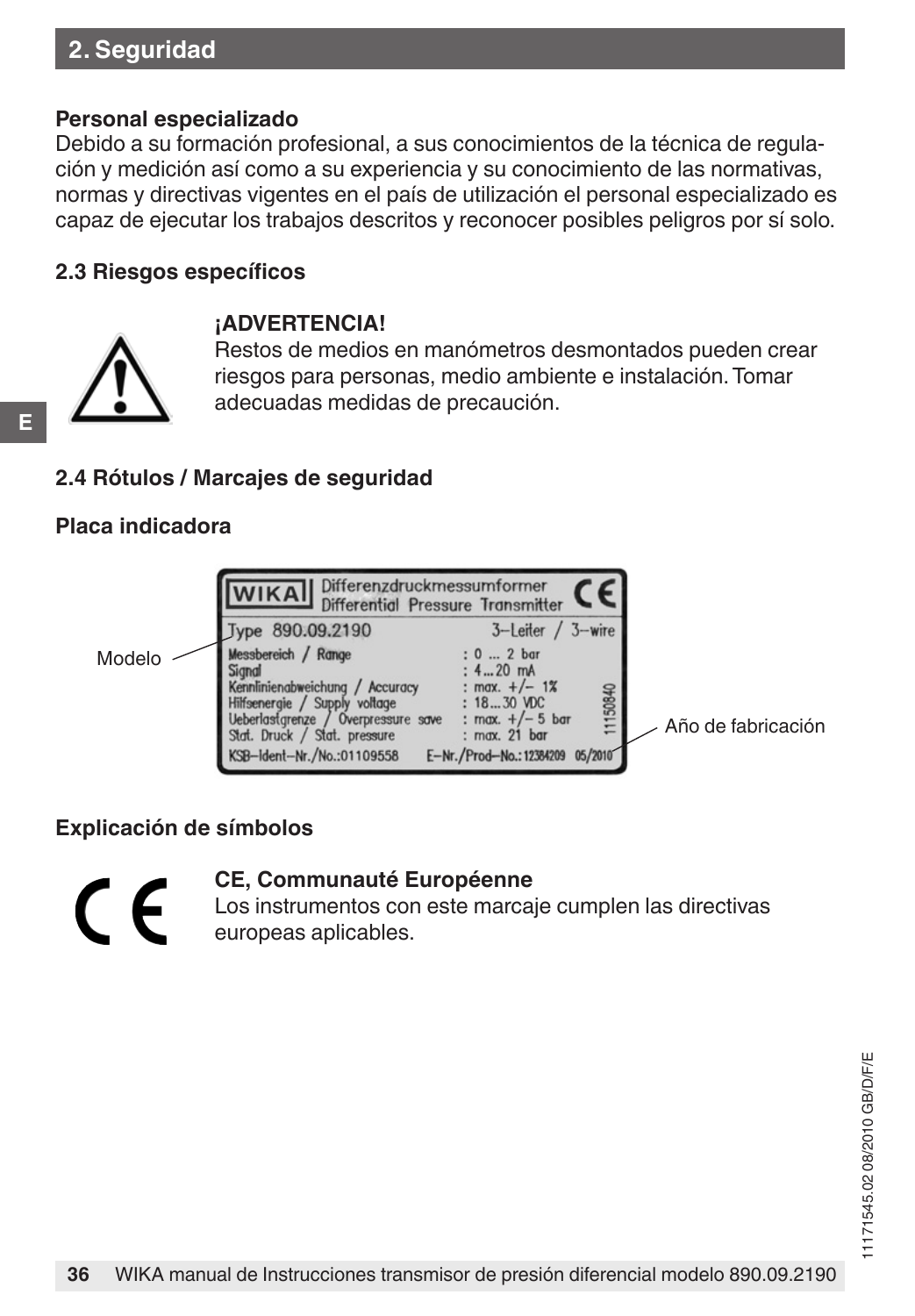# **3. Datos técnicos**

| Información general                                                                     |                                                                                                                                                                                                  |
|-----------------------------------------------------------------------------------------|--------------------------------------------------------------------------------------------------------------------------------------------------------------------------------------------------|
| Conexión a proceso                                                                      | 2 x 7/16 UNF rosca exterior                                                                                                                                                                      |
| Materias primas<br>■ Conexiones a presión<br>Uuntas<br>■ Cámara de medición<br>■ Sensor | Aleación de cobre - en contacto con el medio<br>FPM/FKM - en contacto con el medio<br>Zinc fundido a presión - en contacto con el medio<br>Cerámica Al2O <sub>3</sub> - en contacto con el medio |
| Rangos de medida de la presión<br>diferencial                                           | 0  1 bar, 0  2 bar, 0  4 bar, 0  6 bar o<br>$010$ bar                                                                                                                                            |
| Presión de trabajo máx. (estática)                                                      | 21 bar                                                                                                                                                                                           |
| Máx. carga por sobrepresión -<br>unilateral, bilateral, alterna                         | 2,5 x del valor límite del rango de medida, máx.<br>21 bar<br>Reducir picos de presión mediante una construc-<br>ción adecuada (p. ej. tubos capilares)                                          |
| Constante de tiempo de medición                                                         | $T_{\text{med}} = 10 \text{ ms}$ (sensor + sistema electrónico)                                                                                                                                  |
| Precisión (margen de error)                                                             | $\pm$ 2 % del span (linealidad, histéresis, error de<br>temperatura 10  70 $^{\circ}$ C)                                                                                                         |
| Linealidad, histéresis                                                                  | $\pm$ 1 % del span                                                                                                                                                                               |
| Coeficiente de temperatura                                                              | 0,2 % del span / 10 K                                                                                                                                                                            |
| Offset del punto cero                                                                   | $± 0.1$ mA                                                                                                                                                                                       |
| Temperatura ambiental admisible                                                         | $-10$ °C a 50 °C                                                                                                                                                                                 |
| Temperatura admisible del medio                                                         | $-10\,^{\circ}\text{C}$ 80 $^{\circ}\text{C}$                                                                                                                                                    |
| Tipo de protección                                                                      | IP 55 según EN 60529 / IEC 529                                                                                                                                                                   |

# **Datos eléctricos**

11171545.02 08/2010 GB/D/F/E

11171545.02 08/2010 GB/D/F/E

| Tensión nominal                                                                                                     | <b>DC 24 V</b>                                                                                                                                                          |
|---------------------------------------------------------------------------------------------------------------------|-------------------------------------------------------------------------------------------------------------------------------------------------------------------------|
| Tensión de alimentación admisible                                                                                   | DC 18  30 V                                                                                                                                                             |
| Conexión eléctrica                                                                                                  | 3 hilos                                                                                                                                                                 |
| Señal de salida                                                                                                     | $420$ mA                                                                                                                                                                |
| Carga máxima                                                                                                        | 500 ohmios                                                                                                                                                              |
| Consumo de corriente<br>$\blacksquare$ en salida máx.<br>con limitación eléctrica<br>Proteccion eléctrica           | aprox. 32 mA normal (típico)<br>aprox. 36 mA (con sobrepresión)<br>resistente a cortocircuitos; se vuelve a establecer<br>la funcionalidad después de eliminar el fallo |
| Conexión eléctrica<br>■ Cable de 3 conductores<br>identificado por números<br>■ Conexión con conector M8<br>(3-pin) | 0,34 mm <sup>2</sup> , 0,8 m a 2,5 m de longitud<br>puede intercambiase en el instrumento; extremo<br>de cable exterior con conductores individuales<br>para conectar   |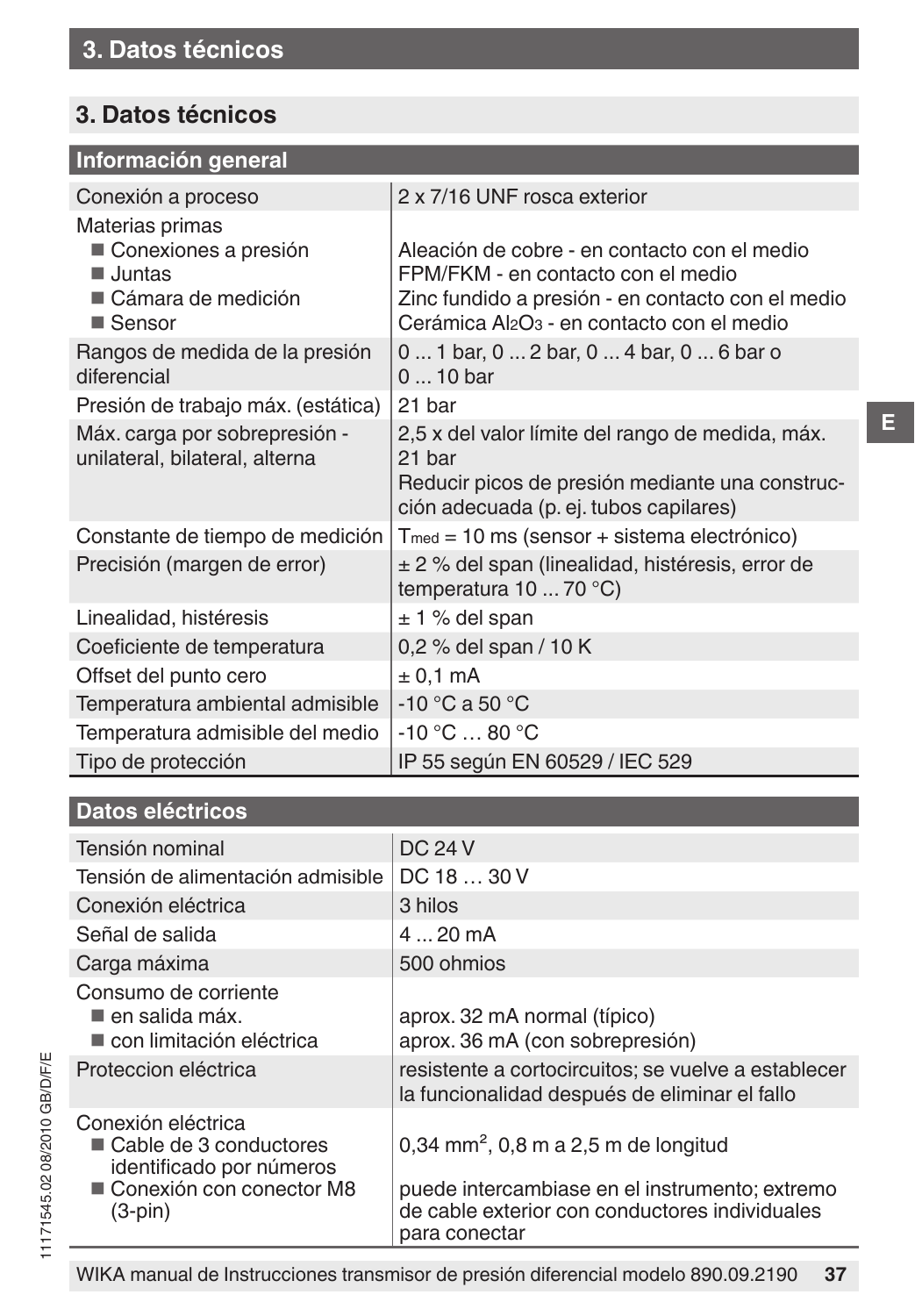# **3. Datos técnicos / 4. Diseño y función**

#### **Dimensiones en mm**



Para más datos técnicos consúlte hoja técnica de WIKA PE 81.78 y la documentación de pedido.

# **4. Diseño y función**

#### **Ilustración del principio**

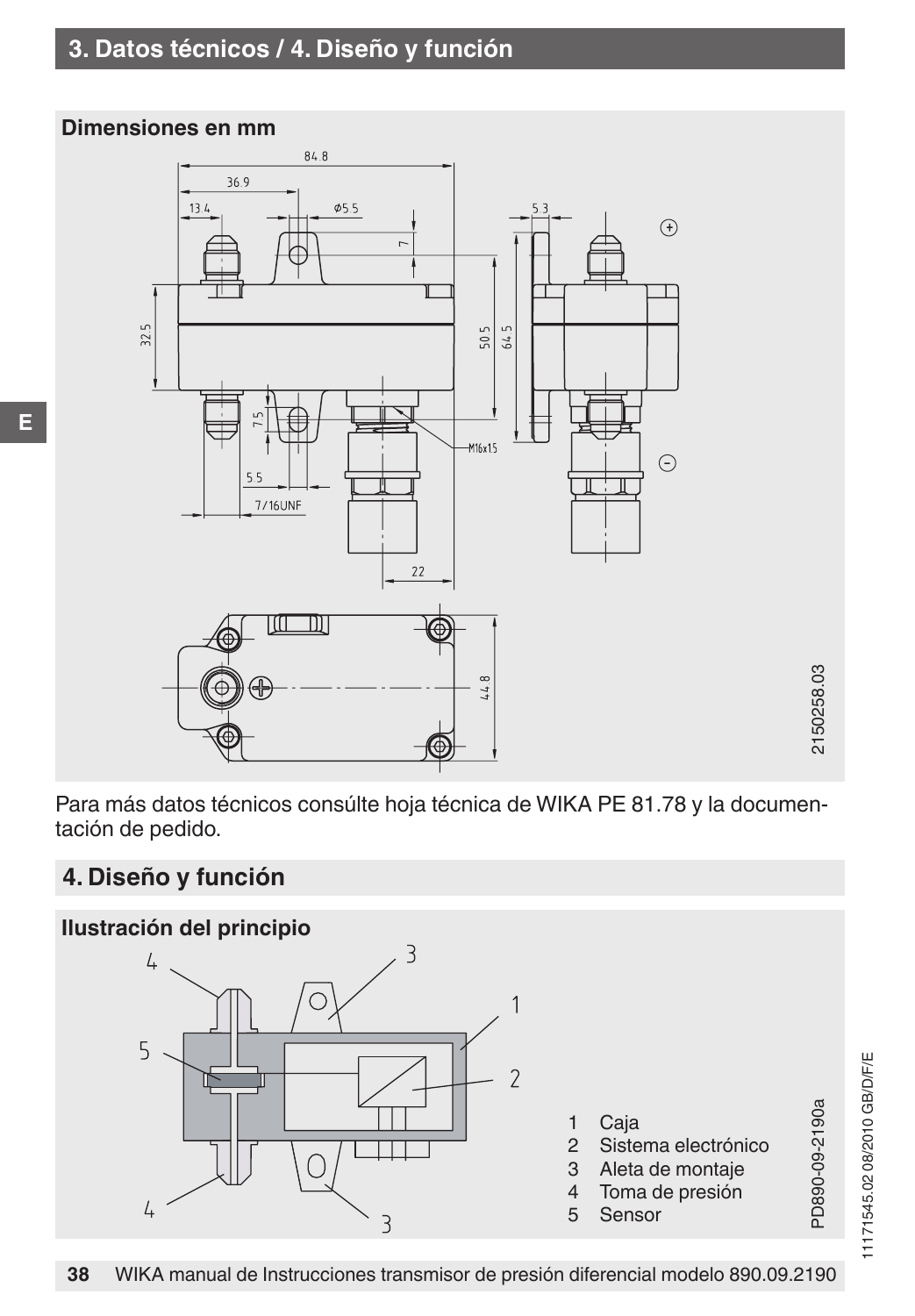## **Diseño y modo de funcionamiento**

El transmisor de presión diferencial tiene un sensor cerámico de película gruesa para la medición de la presión diferencial y funciona según el principio del puente de Wheatstone. La presión diferencial deforma la membrana cerámica variando así la señal de la galga extensiométrica; el sistema electrónico integrado convierte esta señal en una señal de salida de corriente estandarizada. El sensor está ubicado entre las dos partes de la caja y obturado mediante juntas tóricas. La señal del sensor se transmite sin efecto retroactivo a través de líneas flexibles a la pletina. La conexión eléctrica del transmisor se realiza mediante un cable de tres conductores que pasa a través de un tubo protector a la cámara de conexión. El instrumento tiene 2 aletas para su fijación. La calibración y la compensación de temperatura del transmisor diferencial se realiza desde fábrica.

## **Volumen de suministro**

Comprobar mediante el albarán si se han entregado todas las piezas.

# **5. Transporte, embalaje y almacenamiento**

#### **5.1 Transporte**

Comprobar si el transmisor presenta eventuales daños causados en el transporte. Notificar daños obvios de forma inmediata.

#### **5.2 Embalaje**

No quitar el embalaje hasta justo antes del montaje.

Guardar el embalaje porque es la protección ideal durante el transporte (por ejemplo si el lugar de instalación cambia o si se envía el instrumento para posibles reparaciones).

#### **5.3 Almacenamiento**

## **Condiciones admisibles en el lugar de almacenamiento**

■ Temperatura de almacenamiento: -20 ... +50 °C

# **6. Puesta en servicio, funcionamiento**

#### **La conexión mecánica**

El transmisor está diseñado para ser montado en placas de montaje planas. El instrumento tiene una perforación para atornillarlo a la placa de montaje de un diámetro de 5,5 mm y un ojal con un ancho de 5,5 mm.

El tipo de protección IP 55 de la caja está únicamente asegurado si se utiliza el prensaestopas con obturación integrada y el tubo corrugado previstos. Por eso se premonta el cable de conexión M8 con la combinación de tubo corrugado y prensaestopas correspondiente, y se conecta el cable de conexión M8 al enchufe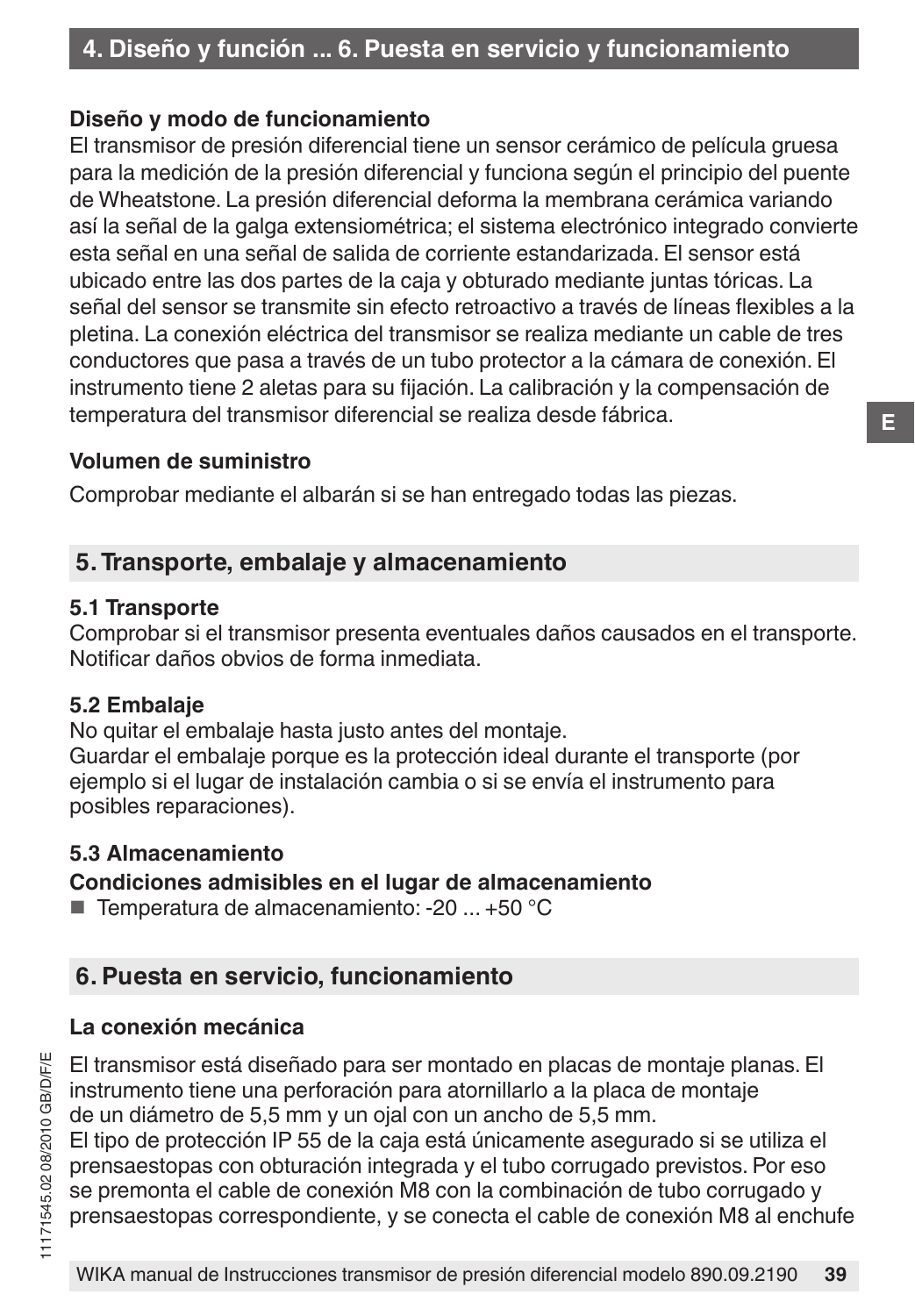de montaje M8 del instrumento.

Aplicar una ligera presión para enganchar el cable en el enchufe. Enroscar el prensaestopas en el instrumento. Después apretar el cable en la obturación integrada del prensaestopas.

Prestar atención durante el montaje para prevenir la obstrucción del filtro de ventilación con polvo o líquido.

No se permite abrir la caja porque esto daña la caja de forma irreparable.

## **Conexión a proceso**

- Los conductos deben estar sin presión para conectar el instrumento
- Proteger el instrumento de golpes de ariete tomando medidas adecuadas
- Sólo para el funcionamiento con medios adecuados
- Respetar la presión máxima
- Tener en cuenta la presión de sobrecarga

Marcar las tomas de presión en el instrumento con los símbolos ⊕ y ⊖. En mediciones de presión diferencial se conecta la presión mayor al lado marcado con ⊕ y la inferior al lado marcado con ⊖.

## **Conexión eléctrica**

- Realizar la conexión eléctrica del instrumento según las disposiciones relevantes de VDE (asociación alemana para tecnologías eléctrica, electrónica y de la información) y las prescripciones de su suministrador local de energía eléctrica
- Antes de conectar el instrumento desconectar la alimentación eléctrica al sistema
- Intercalar fusibles adaptados a la aplicación



## **Puesta en servicio**

- Una condición para la puesta en servicio es la instalación correcta del instrumento y de todas las líneas de conmutación eléctricas. Colocar todas las líneas de conexión de modo que no se aplique ninguna fuerza mecánica al instrumento.
- Colocar las líneas de medición de la presión en pendiente de modo que no se formen bolsas de aire en mediciones de líquidos y bolsas de agua en mediciones de gas. Si no se alcanza el pendiente necesario, montar separadores de agua o aire en posiciones adecuadas.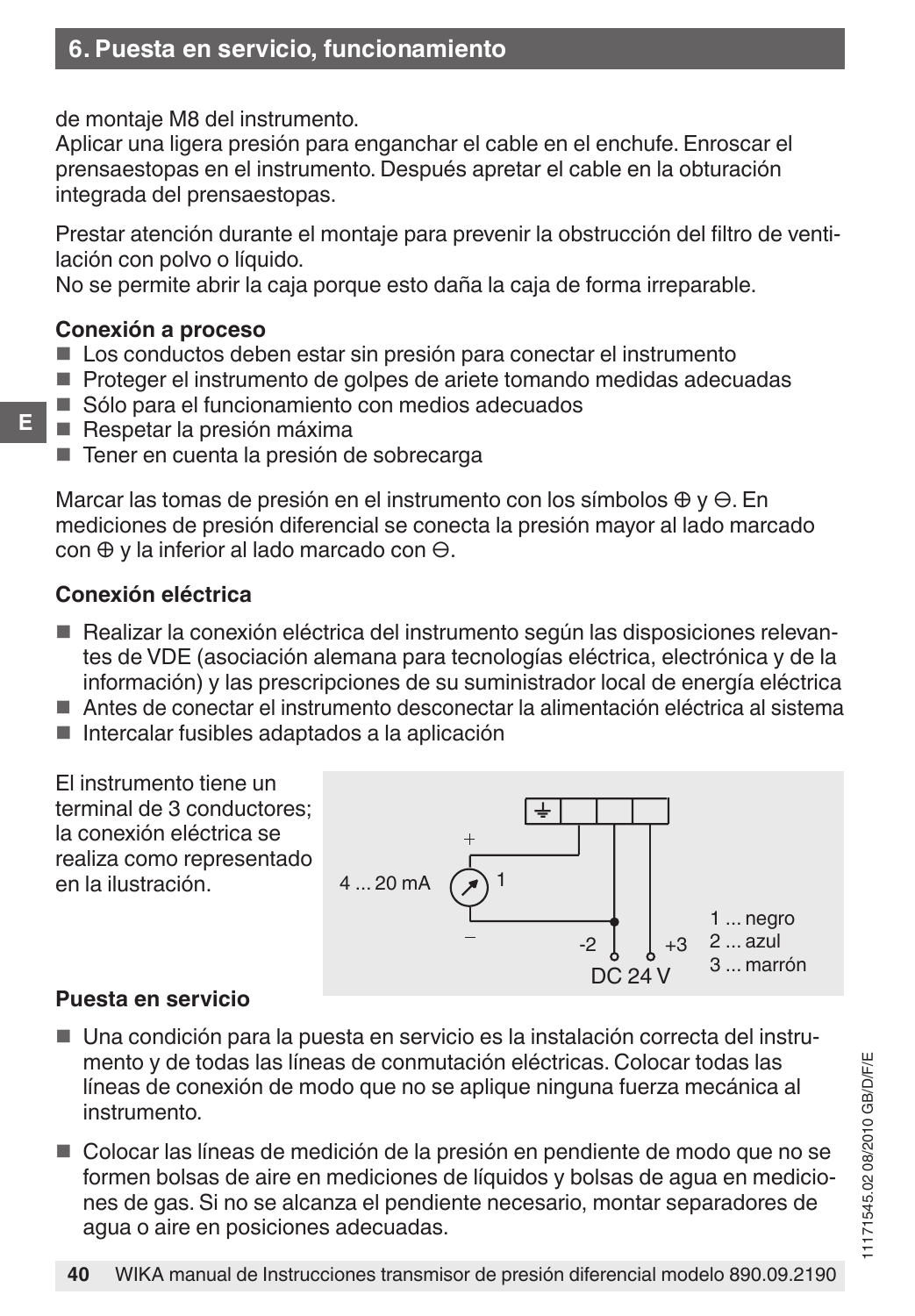# **6. Puesta en servicio ... 8. Desmontaje, devolución ...**

- Utilizar conductos de medición de la presión tan cortas como posible y colocarlas de forma recta para evitar retrasos perturbadores.
- Antes de poner en servicio el instrumento comprobar que las conexiones metálicas estén herméticas.

## **7. Mantenimiento**

- Los instrumentos no requieren mantenimiento.
- Para garantizar un funcionamiento fiable y una larga vida útil del instrumento recomendamos pruebas periódicas como sigue:
	- Controlar la señal de medición
	- Comprobar la estanqueidad de los conductos de presión
	- Revisión de las conexiones eléctricas (bornes de los cables)
- Adaptar los ciclos de prueba a las condiciones de servicio y ambiente. Tener en cuenta también los manuales de instrucciones de todos los demás instrumentos si interaccionan varios componentes.
- Todas las reparaciones solamente las debe efectuar el fabricante o personal especializado e instruido.

# **8. Desmontaje, devolución y eliminación**



#### **¡ADVERTENCIA!**

Restos de medios en instrumentos desmontados pueden crear riesgos para personas, medio ambiente e instalación. Tomar adecuadas medidas de precaución.

#### **9.1 Desmontaje**

¡Desmontar el manómetro sólo si no está sometido a presión!

#### **9.2 Devolución**

Devolver todos los instrumentos defectuosos o con fallos directamente a nuestro departamento de reparaciones.

#### **9.3 Eliminación de residuos**

Una eliminación incorrecta puede provocar peligros para el medio ambiente.

Eliminar los componentes de los instrumentos y los materiales de embalaje conforme a los reglamentos relativos al tratamiento de residuos y eliminación vigentes en el país de utilización.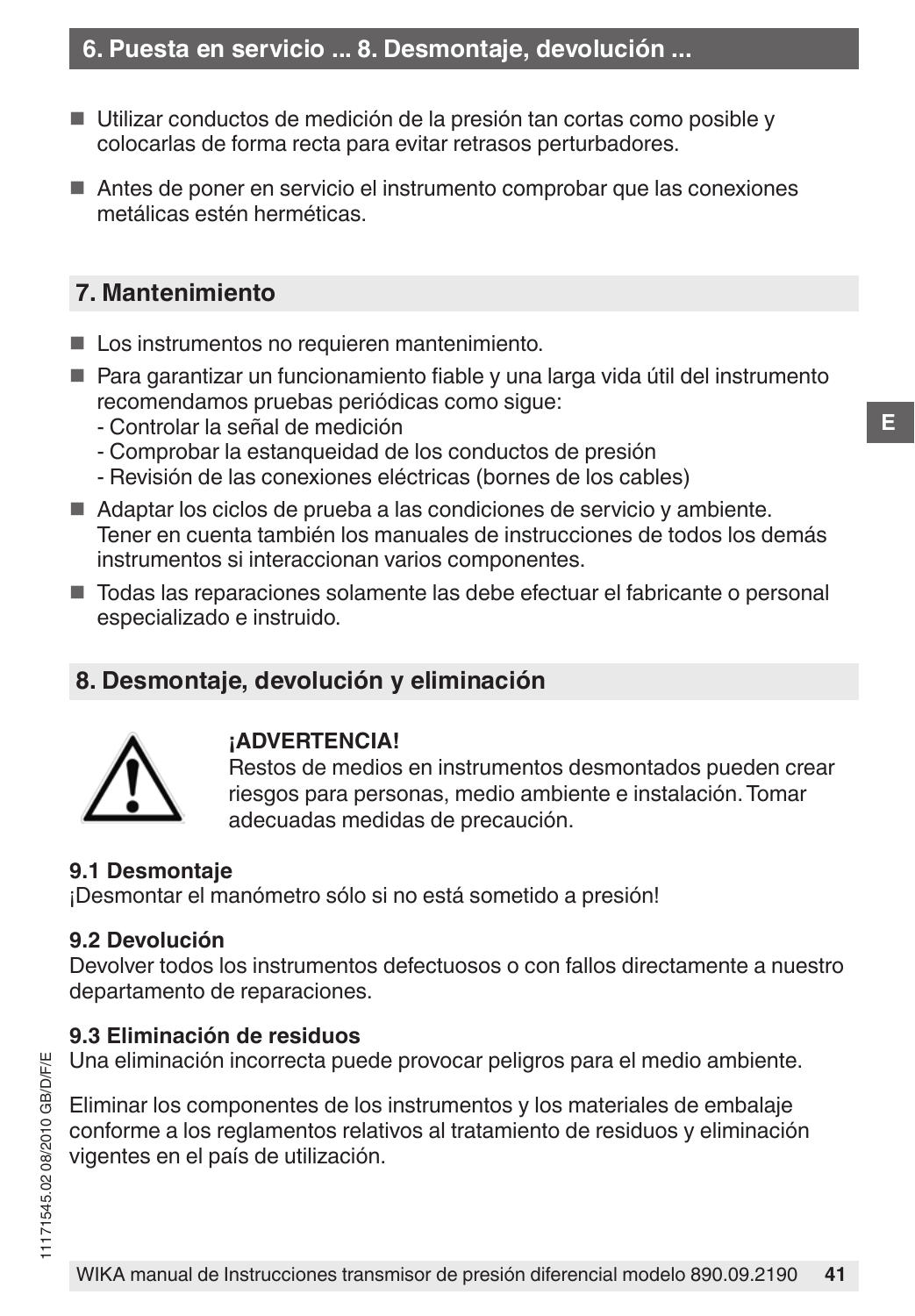#### **Europe**

#### **Austria**

WIKA Messgerätevertrieb Ursula Wiegand GmbH & Co. KG 1230 Vienna Tel.  $(+43)$  1 86916-31  $(+43)$  1 86916-34 E-Mail: info@wika.at www.wika.at

#### **Benelux**

WIKA Benelux 6101 WX Echt Tel. (+31) 475 535-500  $(+31)$  475 535-446 E-Mail: info@wika.nl www.wika.nl

#### **Bulgaria**

WIKA Bulgaria EOOD Bul. Al. Stambolijski" 205 1309 Sofia Tel. (+359) 2 82138-10<br>Eav: (+359) 2 82138-13 Fax: (+359) 2 82138-13<br>E-Mail: t.antonov@wika.bg t.antonov@wika.bg

#### **Croatia**

WIKA Croatia d.o.o. Hrastovicka 19 10250 Zagreb-Lucko<br>Tel. (+385) 16 Tel. (+385) 1 6531034<br>Fax: (+385) 1 6531357 (+385) 1 6531357 E-Mail: info@wika.hr www.wika.hr

#### **Finland**

WIKA Finland Oy 00210 Helsinki<br>Tel (+3 Tel. (+358) 9-682 49 20<br>Fax: (+358) 9-682 49 27 Fax: (+358) 9-682 49 270<br>F-Mail: info@wika fi info@wika.fi www.wika.fi

#### **France**

WIKA Instruments s.a.r.l. 95610 Eragny-sur-Oise Tel. (+33) 1 343084-84<br>Eav: (+33) 1 343084-94 (+33) 1 343084-94 E-Mail: info@wika.fr www.wika.fr

#### **Germany**

WIKA Alexander Wiegand SE & Co. KG 63911 Klingenberg<br>Tel (+49) 93 Tel. (+49) 9372 132-0<br>Fax: (+49) 9372 132-4 Fax: (+49) 9372 132-406<br>E-Mail: info@wika.de info@wika.de www.wika.de

#### **Italy**

WIKA Italia Srl & C. sas 20020 Arese (Milano)<br>Tel (+39).02.9 Tel. (+39) 02 9386-11<br>Eax: (+39) 02 9386-17 Fax: (+39) 02 9386-174<br>F-Mail: info@wika.it info@wika.it www.wika.it

#### **Poland**

WIKA Polska S.A. 87-800 Wloclawek<br>Tel (+48) 5 Tel. (+48) 542 3011-00<br>Eax: (+48) 542 3011-01 Fax: (+48) 542 3011-01<br>E-Mail: info@wikapolska.p info@wikapolska.pl www.wikapolska.pl

#### **Romania**

WIKA Instruments Romania S.R.L. Bucuresti, Sector 5 Calea Rahovei Nr. 266-268 Corp 61, Etaj 1<br>Tel  $(44$ Tel. (+40) 21 4048327<br>Eax: (+40) 21 4563137  $(+40)$  21 4563137 E-Mail: m.anghel@wika.ro

#### **Russia**

ZAO WIKA MERA 127015 Moscow Tel. (+7) 495-648 01 80<br>Fax: (+7) 495-648 01 81  $(+7)$  495-648 01 81 E-Mail: info@wika.ru www.wika.ru

#### **Serbia**

WIKA Merna Tehnika d.o.o. Sime Solaje 15 11060 Belgrade Tel. (+381) 11 2763722<br>Eax: (+381) 11 753674 Fax: (+381) 11 753674<br>F-Mail: info@wika.co.vu info@wika.co.yu www.wika.co.yu

#### **Spain**

Instrumentos WIKA, S.A. C/Josep Carner, 11-17 08205 Sabadell (Barcelona)<br>Tel (+34) 902 90257 Tel. (+34) 902 902577<br>Eax: (+34) 933 938666 Fax: (+34) 933 938666<br>E-Mail: info@wika.es info@wika.es www.wika.es

#### **Switzerland**

Manometer AG 6285 Hitzkirch<br>Tel. (+4 Tel. (+41) 41 91972-72<br>Fax: (+41) 41 91972-73 Fax: (+41) 41 91972-73 info@manometer.ch www.manometer.ch

#### **Turkey**

WIKA Instruments Istanbul Basinc ve Sicaklik Ölcme Cihazlari Ith. Ihr. ve Tic. Ltd. Sti. Bayraktar Bulvari No. 21 34775 Yukari Dudullu - Istanbul<br>Tel (+90) 216 41590-66 Tel. (+90) 216 41590-66<br>Fax: (+90) 216 41590-97 Fax: (+90) 216 41590-97<br>F-Mail: info@wika.com.tr info@wika.com.tr www.wika.com.tr

#### **Ukraine**

WIKA Pribor GmbH 83016 Donetsk<br>Tel (+38 Tel. (+38) 062 34534-16<br>Eax: (+38) 062 34534-17  $(+38)$  062 34534-17 E-Mail: info@wika.ua www.wika.ua

#### **United Kingdom**

WIKA Instruments Ltd Merstham, Redhill RH13LG<br>Tel (+44) 1737 644-Tel. (+44) 1737 644-008<br>Fax: (+44) 1737 644-403 Fax:  $(+44)$  1737 644-403<br>F-Mail: info@wika.co.uk info@wika.co.uk www.wika.co.uk

#### **North America**

#### **Canada**

WIKA Instruments Ltd. Head Office Edmonton, Alberta, T6N 1C8<br>Tel. (+1) 780 46370-3 Tel. (+1) 780 46370-35<br>Fax: (+1) 780 46200-17 Fax: (+1) 780 46200-17 E-Mail: info@wika.ca www.wika.ca

#### **Mexico**

Instrumentos WIKA Mexico S.A. de C.V. 01210 Mexico D.F.<br>Tel (+52) 5 Tel. (+52) 55 55466329<br>E-Mail: ventas@wika.com ventas@wika.com www.wika.com.mx

#### **USA**

WIKA Instrument Corporation Lawrenceville, GA 30043<br>Tel. (+1) 770 5138 Tel. (+1) 770 5138200<br>Eav: (+1) 770 3385118 Fax: (+1) 770 3385118<br>F-Mail: info@wika.com info@wika.com www.wika.com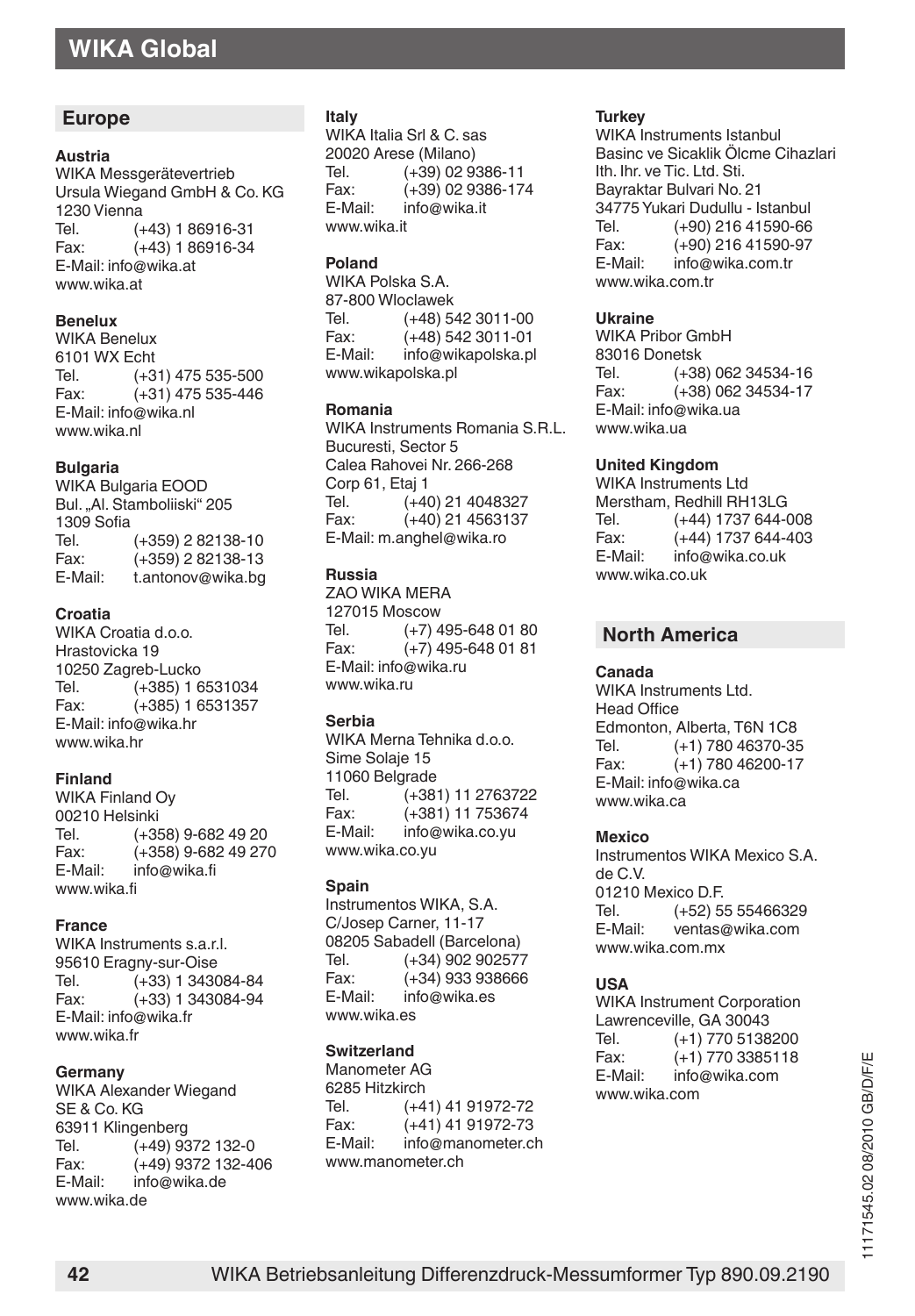# **WIKA Global**

#### **WIKA Instrument Corporation**

Electrical Temperature Division 950 Hall Court Deer Park, TX 77536<br>Tel (+1) 7134 Tel. (+1) 713 47500-22<br>Eax (+1) 713 47500-11  $(+1)$  713 47500-11 E-Mail: info@wikaetemp.com www.wika.com

#### **Mensor Corporation**

201 Barnes Drive San Marcos, TX 78666<br>Tel (+1) 512.39 Tel. (+1) 512 3964200-15<br>Eax (+1) 512 3961820  $(+1)$  512 3961820 E-Mail: sales@mensor.com www.mensor.com

#### **South America**

#### **Argentina**

WIKA Argentina S.A. Buenos Aires Tel. (+54) 11 47301800<br>Eax: (+54) 11 47610050 Fax: (+54) 11 47610050<br>F-Mail: info@wika.com.ar info@wika.com.ar www.wika.com.ar

#### **Brazil**

WIKA do Brasil Ind. e Com. Ltda. CEP 18560-000 Iperó - SP<br>Tel. (+55) 15 34599 Tel. (+55) 15 34599700<br>Eax: (+55) 15 32661650 **Fax:** (+55) 15 32661650<br>**F-Mail:** marketing@wika.co marketing@wika.com.br www.wika.com.br

#### **Asia**

#### **China**

WIKA International Trading (Shanghai) Co., Ltd. 200001 Shanghai<br>Tel (+86) Tel. (+86) 21 538525-72<br>Eav: (+86) 21 538525-75 **Fax:** (+86) 21 538525-75<br>F-Mail: info@wika.com.cn info@wika.com.cn www. wika.com.cn

#### **India**

WIKA Instruments India Pvt. Ltd. Village Kesnand, Wagholi Pune - 412 207<br>Tel (+91 Tel. (+91) 20 66293-200<br>Fax: (+91) 20 66293-325 Fax: (+91) 20 66293-325<br>E-Mail: sales@wika.co.in sales@wika.co.in www.wika.co.in

#### **Japan**

WIKA Japan K. K. Tokyo 105-0023 Tel. (+81) 3 543966-73<br>Eax: (+81) 3 543966-74 Fax: (+81) 3 543966-74<br>F-Mail: t-shimane@wika.co t-shimane@wika.co.jp

#### **Kazakhstan**

TOO WIKA Kazakhstan 050050 Almaty<br>Tel (+7) Tel.  $(+7)$  32 72330848<br>Fax:  $(+7)$  32 72789905  $(+7)$  32 72789905 E-Mail: info@wika.kz www.wika.kz

#### **Korea**

WIKA Korea Ltd. #569-21 Gasan-dong Seoul 153-771 Korea<br>Tel. (+82) 286 Tel. (+82) 2 869 05 05<br>Eax (+82) 2 869 05 25  $(+82)$  2 869 05 25 E-Mail: info@wika.co.kr www.wika.co.kr

#### **Malaysia**

WIKA Instrumentation (M) Sdn. Bhd. 47100 Puchong, Selangor<br>Tel (+60) 3.80.63.1 Tel.  $(+60)$  3 80 63 10 80<br>Fax:  $(+60)$  3 80 63 10 70 Fax: (+60) 3 80 63 10 70<br>F-Mail: info@wika.com.mv info@wika.com.my www.wika.com.my

#### **Singapore**

WIKA Instrumentation Pte. Ltd. 569625 Singapore<br>Tel. (+65) 6 Tel. (+65) 68 44 55 06<br>Fax: (+65) 68 44 55 07 Fax: (+65) 68 44 55 07<br>F-Mail: info@wika.com.so info@wika.com.sq www.wika.com.sg

#### **Taiwan**

WIKA Instrumentation Taiwan Ltd. Pinjen, Taoyuan Tel. (+886) 3 420 6052<br>Eax: (+886) 3 490 0080 Fax: (+886) 3 490 0080 info@wika.com.tw www.wika.com.tw

#### **Africa / Middle East**

#### **Egypt**

WIKA Near East Ltd. El-Serag City Towers -Tower#2 - Office#67- Nasr City Cairo<br>Tel (+20 Tel. (+20) 2 22733140<br>Eax: (+20) 2 22703815 Fax: (+20) 2 22703815<br>E-Mail: wika.repcairo@wik wika.repcairo@wika.de www.wika.com.eg

#### **Namibia**

WIKA Instruments Namibia (Pty)  $L_{\rm H}$ P.O. Box 31263 Pionierspark Windhoek<br>Tol Tel. (+26) 4 6123 8811<br>Fax (+26) 4 6123 3403 Fax (+26) 4 6123 3403<br>F-Mail: info@wika.com.na info@wika.com.na www.wika.com.na

#### **South Africa**

WIKA Instruments (Pty.) Ltd. Gardenview, Johannesburg 2047<br>Tel. (+27) 11 Tel. (+27) 11 62100-00<br>Fax: (+27) 11 62100-59 **Fax:** (+27) 11 62100-59<br>F-Mail: sales@wika.co.za sales@wika.co.za www.wika.co.za

#### **United Arab Emirates**

WIKA Middle East FZE Jebel Ali, Dubai<br>Tel (+97 Tel. (+971) 4 8839-090<br>Fax: (+971) 4 8839-198 (+971) 4 8839-198 E-Mail: wikame@emirates.net.ae

#### **Australia**

#### **Australia**

WIKA Australia Pty. Ltd. Rydalmere, NSW 2116<br>Tel (+61) 2884 Tel. (+61) 2 88455222<br>Eax: (+61) 2 96844767 Fax: (+61) 2 96844767<br>E-Mail: sales@wika.com.a sales@wika.com.au www.wika.com.au

#### **New Zealand**

Process Instruments Limited Unit 7 / 49 Sainsbury Road St Lukes - Auckland 1025<br>Tel (+64) 9 84790 Tel. (+64) 9 8479020 Fax:  $(+64)$  9 8465964<br>F-Mail: info@wika.co.nz  $in$ fo $\omega$ wika.co.nz www.wika.co.nz